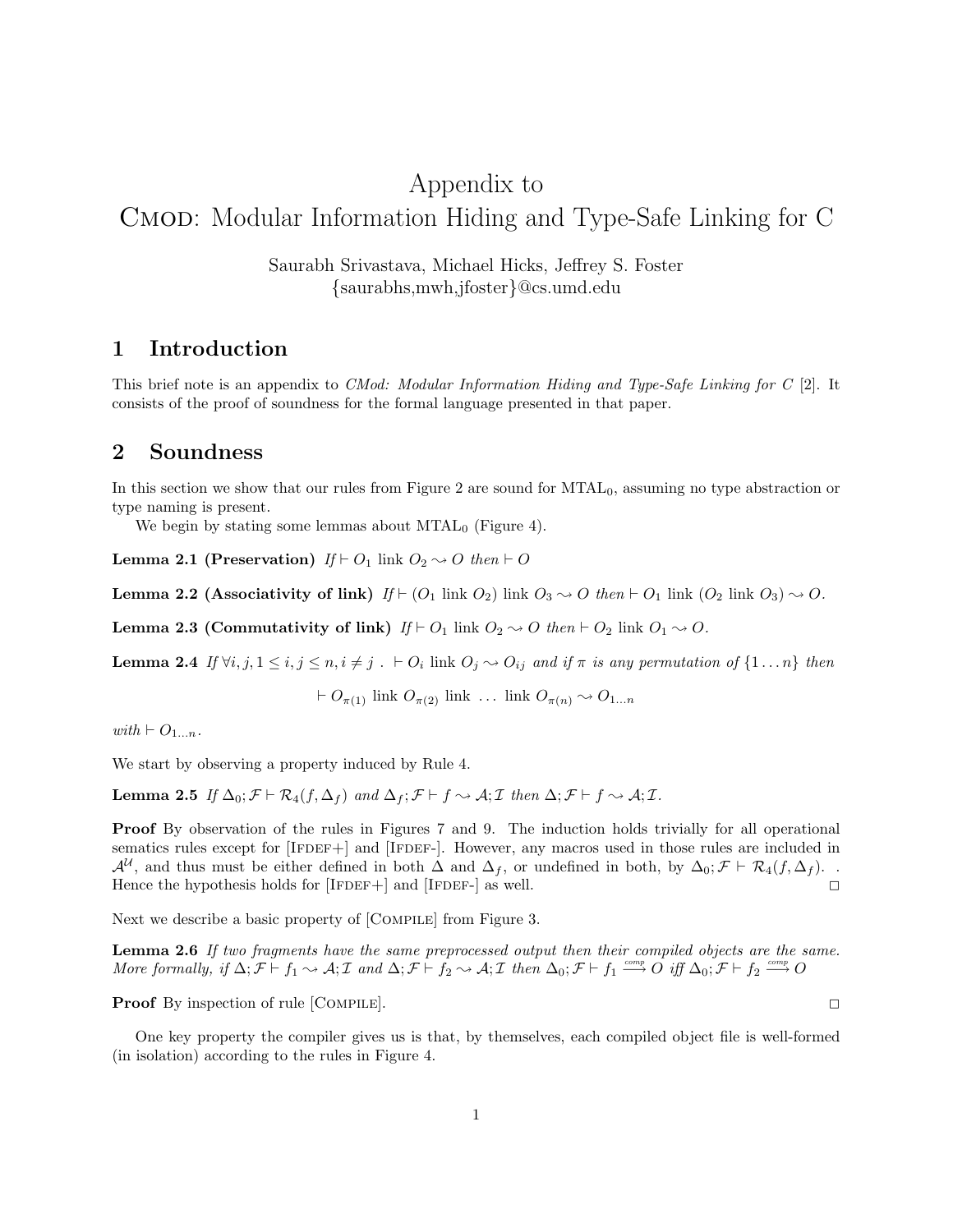| program $\mathcal{P} ::= \cdot   f \circ \mathcal{P}$ |  |  |                                                                                                                                                             |
|-------------------------------------------------------|--|--|-------------------------------------------------------------------------------------------------------------------------------------------------------------|
| fragment $f := \cdot   s, f$                          |  |  |                                                                                                                                                             |
|                                                       |  |  | trace $\tilde{f} := \cdot   \tilde{s}, \tilde{f}$                                                                                                           |
| statements $s ::= c   d$                              |  |  |                                                                                                                                                             |
|                                                       |  |  | preproc. commands $c ::=$ import h indine h end h def m undef m                                                                                             |
|                                                       |  |  | ifdef $m$ then $f$ else $f$                                                                                                                                 |
|                                                       |  |  | definitions $d ::= \text{let } g : \tau = e \mid \text{extern } g : \tau$                                                                                   |
|                                                       |  |  | lettype $t = \tau$   type $t$                                                                                                                               |
| trace statements $\tilde{s} \ ::= \tilde{c} \mid d$   |  |  |                                                                                                                                                             |
|                                                       |  |  | preproc. commands $\tilde{c} ::= \text{import } h \mid \text{end } h \mid \text{def } m \mid \text{under } m \mid \text{ifdef } m^+ \mid \text{ifdef } m^-$ |
|                                                       |  |  | terms $e ::= n   \lambda y : \tau e   e e   y   g$                                                                                                          |
|                                                       |  |  | types $\tau ::= t   \text{int}   \tau \rightarrow \tau$                                                                                                     |
|                                                       |  |  |                                                                                                                                                             |
|                                                       |  |  | $m \in \mathbb{R}$ macro names $q \in \mathbb{R}$ global var. names $y \in \mathbb{R}$ local var. names                                                     |
| $h \in \text{file names}$ $t \in \text{type names}$   |  |  |                                                                                                                                                             |

Figure 1: Source Language

Lemma 2.7 (Well-formed compiled objects) If  $\Delta_0; \mathcal{F} \vdash f \stackrel{comp}{\longrightarrow} [\Psi_I \Rightarrow H : \Psi_E]$  then  $\vdash [\Psi_I \Rightarrow H : \Psi_E]$ 

**Proof** Because [COMPILE] holds preprocessing f produces an accumulator  $(C, H, I, N, T, Z, D, \mathcal{U}, E)$ . To show that  $[MTAL_0-WF-OBJ]$  holds, we need to identify a heap typing  $\Psi_A$  that satisfies the rule. We chose  $\Psi_A = N|_{\text{dom}(\Psi_I)}$  from the result accumulator, where  $\neg \text{dom}(\Psi_I)$  is any symbol not in the domain of  $\Psi_I$ . We now can show that each of the premises of  $[MTAL_0-WF-Obj]$  hold:

- 1.  $\vdash \Psi_I$ . By [COMPILE] we have  $\Psi_I = N|_{(I-E)}$ , and by definition there are no duplicate elements in the domain of  $\Psi_I$ .
- 2.  $\vdash \Psi_A \leq \Psi_E$ . By [COMPILE] we have  $\Psi_E = N|_E$  and  $\Psi_I = N|_{(I-E)}$ . By construction we have  $\Psi_A = N|_{\neg \text{dom}(\Psi_I)}$ . But then any symbol in dom  $(\Psi_E)$  must be in dom  $(\Psi_A)$ . Furthermore, we have  $\vdash \Psi_A$  because by definition there are no duplicate elements in the domain of  $\Psi_A$ .
- 3.  $\Psi_I \cup \Psi_A \vdash H : \Psi_A$ . By [COMPILE] we have  $N \vdash H$ , and then by [WF-HEAP] we have  $N \vdash e$ :  $N(g)$  where  $H(g) = e$  (here we safely assume the same g appears at most once, which also holds by  $[WF-HEAP]$ . Further, since dom  $(\Psi_I) \cup$  dom  $(\Psi_A) =$  dom  $(N)$  by construction, and since both are projections of N onto smaller domains, we have  $\Psi_I \cup \Psi_A = N$ . Thus for every  $g \in \text{dom}(N)$ , we have  $\Psi_I \cup \Psi_A \vdash e : N(g)$ . Then since dom  $(\Psi_A) \subseteq \text{dom}(N)$ , we have  $\Psi_I \cup \Psi_A \vdash e : \Psi_A(g)$ , which is the same as  $\Psi_I \cup \Psi_A \vdash H : \Psi_A$ .
- 4. dom  $(\Psi_I) \cap$  dom  $(\Psi_A) = \emptyset$ . This holds trivially, because by [COMPILE] we have  $\Psi_I = N|_{(I-E)}$ , and our choice of  $\Psi_A$  contains nothing in I in its domain.

 $\Box$ 

Now we can prove type-safe linking. Our proof strategy is to show that order-independent fragments have an interpretation consistent with their preprocessing in isolation. We will then use this result to show that if one file imports a symbol and one file exports a symbol, then the CMOD rules force the types to match. Finally, we will show that as a consequence, CMOD enforces type-safe linking.

In this proof, we will use  $A_1 \cup A_2$  to denote the component-wise union of the two accumulators (which translates to concatenation for any mappings). We also overload the sequencing operator to chain fragments together, so that we may write  $f_1, f_2$  to mean the statements in  $f_1$  followed by the statements in  $f_2$ .

We begin by describing the behavior of preprocessing a sequence of fragments: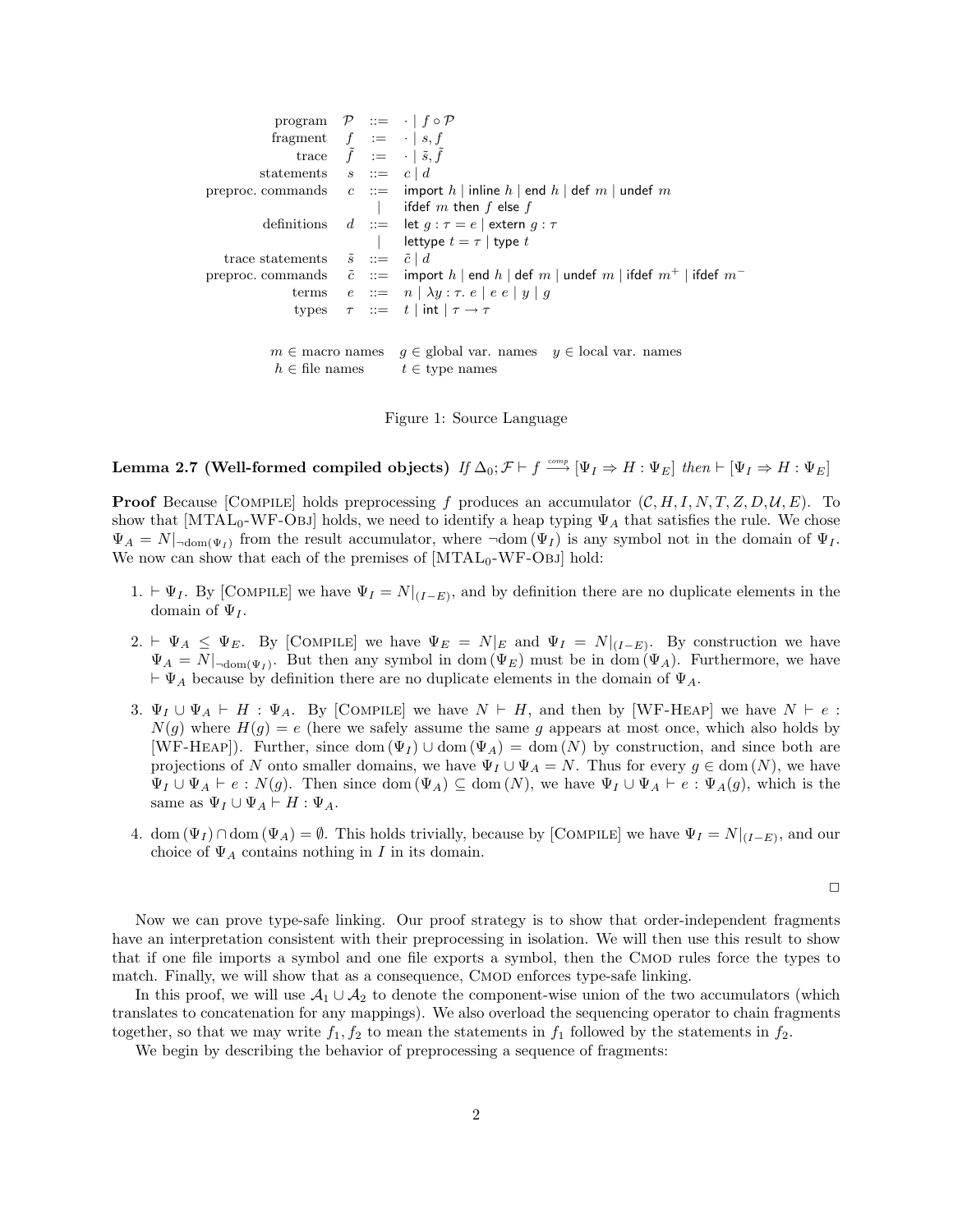$$
\begin{array}{ccc}\n\text{[RULE 1]}\\
\Delta; \mathcal{F} \vdash f_1 \sim \mathcal{A}_1; \mathcal{I}_1 & \Delta; \mathcal{F} \vdash f_2 \sim \mathcal{A}_2; \mathcal{I}_2 \\
N = \left(\mathcal{A}_1^I \cap \mathcal{A}_2^E\right) \cup \left(\mathcal{A}_1^E \cap \mathcal{A}_2^I\right) \\
\hline\nh \in \mathcal{I} & \Delta; \mathcal{F} \vdash_h \mathcal{F}(h) \sim \mathcal{A}; \mathcal{I} & g \in \mathcal{A}^D \\
\Delta_0; \mathcal{F} \vdash g \stackrel{\text{decl}}{\longleftarrow} \mathcal{I} & & \Delta_0; \mathcal{F} \vdash \mathcal{R}_1(f_1, f_2)\n\end{array}
$$

(a) Rule 1: Shared Headers

$$
\begin{array}{llll}\n[\text{NAMED-TYPES-OK}] & & \forall (t \mapsto \tau^{\circ}) \in T_1 \quad t \notin \text{dom}(T_2) & & [\text{RULE 2}] \\
\forall t \in \text{dom}(T_1) \cap \text{dom}(T_2) & \Delta; \mathcal{F} \vdash f_1 \sim \mathcal{A}_1; \mathcal{I}_1 & \Delta; \mathcal{F} \vdash f_2 \sim \mathcal{A}_2; \mathcal{I}_2 \\
& T_1(t) = \tau_1^{h_1} \wedge T_2(t) = \tau_2^{h_2} \Rightarrow h_1 = h_2 & \dfrac{\vdash_{\tau} \mathcal{A}_1^T, \mathcal{A}_2^T & \vdash_{\tau} \mathcal{A}_2^T, \mathcal{A}_1^T & f_1 \neq f_2}{\Delta_0; \mathcal{F} \vdash \mathcal{R}_2(f_1, f_2)}\n\end{array}
$$

(b) Rule 2: Type Ownership

[Trace-INDER]  
\n
$$
\langle A_{\emptyset}; \tilde{f}_{1} \rangle \longrightarrow^* \langle A_{1}; \cdot \rangle \qquad \langle A_{\emptyset}; \tilde{f}_{2} \rangle \longrightarrow^* \langle A_{2}; \cdot \rangle
$$
\n
$$
(m, h') \in \mathcal{A}_{1}^{C} \wedge (m, h'') \in \mathcal{A}_{2}^{U} \Rightarrow h' = h''
$$
\n
$$
(m, h') \in \mathcal{A}_{1}^{U} \wedge (m, h'') \in \mathcal{A}_{2}^{C} \Rightarrow h' = h''
$$
\n
$$
\tilde{f}_{1} \otimes \tilde{f}_{2}
$$

[PARTIAL-INDER]  
\n
$$
\mathcal{F} \vdash \langle :; : \Delta; f \rangle \longrightarrow^* \langle \tilde{f}_1, \text{import } h; \mathcal{I}_1; \Delta_1; f_1 \rangle
$$
  
\n $\mathcal{F} \vdash \langle :; : \Delta; f \rangle \longrightarrow^* \langle \tilde{f}_1, \tilde{f}_2, \text{end } h; \mathcal{I}_2; \Delta_2; f_1 \rangle$   
\n $\overbrace{\Delta_0; \mathcal{F} \vdash f \otimes h}^{\text{max}} \xrightarrow{\forall h \in \mathcal{I} \cdot \Delta_0; \mathcal{F} \vdash f \otimes h}^{\text{max}} \xrightarrow{\forall h \in \mathcal{I} \cdot \Delta_0; \mathcal{F} \vdash f \otimes h}^{\text{max}} \Delta_0; \mathcal{F} \vdash \mathcal{F}_3(f)$ 

(c) Rule 3: Vertical Independence

[Rule 4]  
\n
$$
\Delta_f; \mathcal{F} \vdash f \sim \mathcal{A}; \mathcal{I}
$$
\n
$$
\frac{(\Delta - \Delta_f) \cup (\Delta_f - \Delta)) \cap \mathcal{A}^{\mathcal{U}} = \emptyset}{\Delta_0; \mathcal{F} \vdash \mathcal{R}_4(f, \Delta_f)}
$$
\n[ALL]  
\n
$$
\frac{\forall f_1, f_2 \in \mathcal{P} \cdot \Delta_0; \mathcal{F} \vdash \mathcal{R}_1(f_1, f_2)}{\forall f_1, f_2 \in \mathcal{P} \cdot \Delta_0; \mathcal{F} \vdash \mathcal{R}_2(f_1, f_2)}
$$
\n
$$
\frac{\forall f_1 \in \mathcal{P} \cdot \Delta_0; \mathcal{F} \vdash \mathcal{R}_2(f_1, f_2)}{\forall f \in \mathcal{P} \cdot \Delta_0; \mathcal{F} \vdash \mathcal{R}_3(f)}
$$

(d) Rule 4: Environment Compatibility

(e) Rules 1–3 combined

Figure 2: CMOD Rules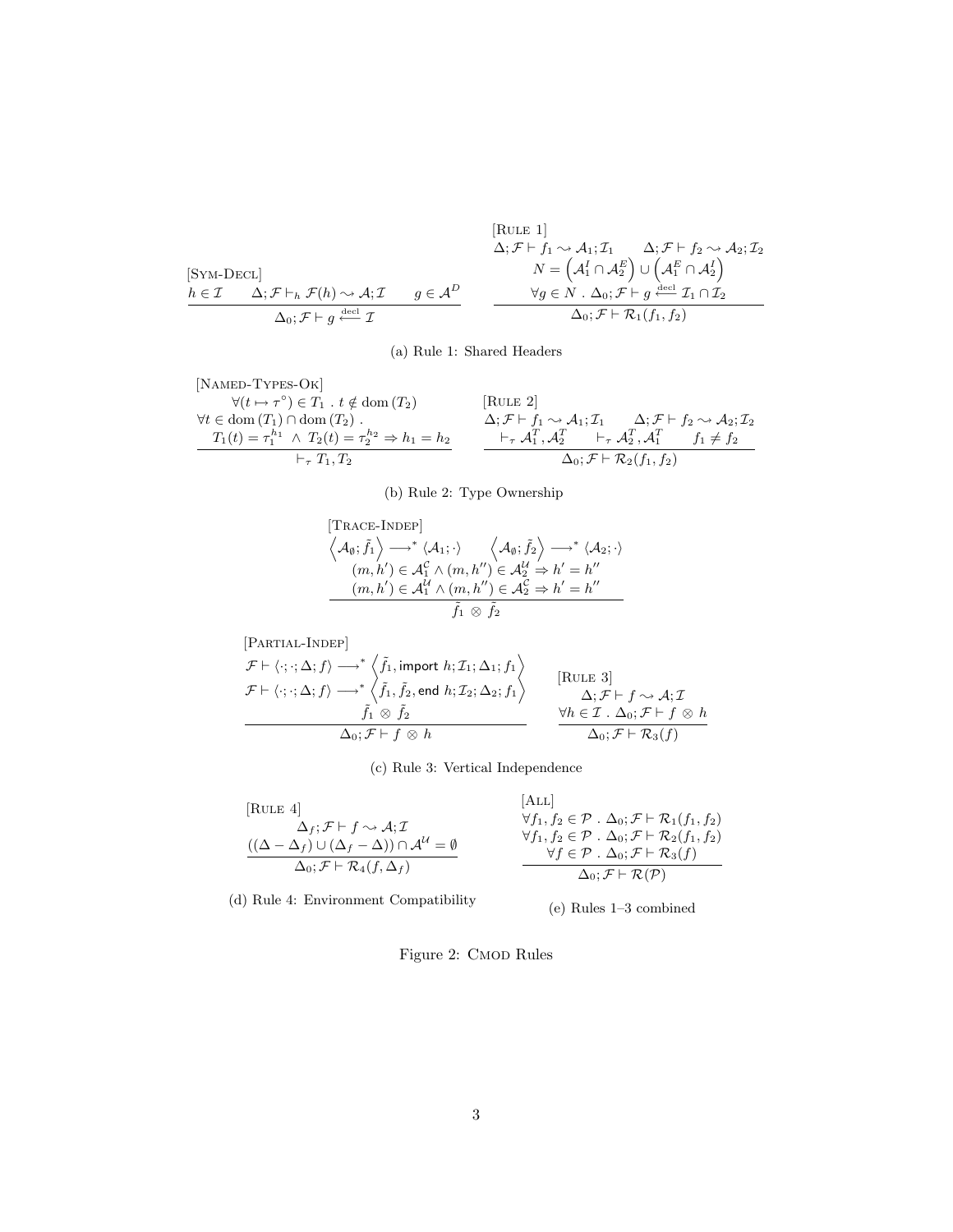$$
g_i = g_j \Rightarrow \tau_i = \tau_j
$$
  
\n
$$
\vdash g_1 \mapsto \tau_1, \dots, g_p \mapsto \tau_p
$$
  
\n[WF-HEAP]  
\n
$$
\forall i, j \in [1..p] \quad g_i = g_j \Rightarrow i = j \qquad \forall i \in [1..p] \quad Z; T; N \vdash e_i : N(g_i)
$$
  
\n
$$
Z; T; N \vdash g_1 \mapsto e_1, \dots, g_p \mapsto e_p
$$

[WF-Map]

[Compile]

$$
\Delta; \mathcal{F} \vdash f \sim (\mathcal{C}, H, I, N, T, Z, D, \mathcal{U}, E); \mathcal{I} \qquad \vdash N \qquad Z; T; N \vdash H \qquad \Psi_E = N|_E \qquad \Psi_I = N|_{(I - E)}
$$
  

$$
\Delta_0; \mathcal{F} \vdash f \stackrel{\text{comp}}{\longrightarrow} [\Psi_I \Rightarrow H : \Psi_E]
$$

[Link]

$$
\operatorname{dom}(H_1) \cap \operatorname{dom}(H_2) = \emptyset
$$
  

$$
\Delta_0; \mathcal{F} \vdash [\Psi_{I1} \Rightarrow H_1 : \Psi_{E1}] \circ [\Psi_{I2} \Rightarrow H_2 : \Psi_{E2}] \stackrel{\text{comp}}{\longrightarrow} [(\Psi_{I1} \cup \Psi_{I2}) \setminus (\Psi_{E1} \cup \Psi_{E2}) \Rightarrow H_1 \cup H_2 : \Psi_{E1} \cup \Psi_{E2}]
$$

Figure 3: Compiler and Linker Rules

Lemma 2.8 (Preprocessing chains) If  $\mathcal{F} \vdash \langle A_{\emptyset}; \Delta; f_1 \rangle \longrightarrow^* \langle A_1; \Delta_1; \cdot \rangle$  then  $\mathcal{F} \vdash \langle A_1; \Delta_1; f_2 \rangle \longrightarrow^*$  $\langle A_2; \Delta_2; \cdot \rangle$  if and only if  $\mathcal{F} \vdash \langle A_\emptyset; \Delta; (f_1, f_2) \rangle \longrightarrow^* \langle A_2; \Delta_2; \cdot \rangle$ 

We use Lemma 2.8 without comment in the remainder of the proof.

Next we state a trivial lemma, that preprocessing does not change any macro definitions that are not marked in the accumulator as changed.

**Lemma 2.9** Suppose that  $\mathcal{F} \vdash \langle A_0; \Delta_0; f_0 \rangle \longrightarrow^* \langle A_1; \Delta_1; f_1 \rangle$ . Then  $\Delta_1(m) = \Delta_0(m)$  for all  $m \notin \mathcal{A}_1^{\mathcal{C}}$ .

## 3 Consistent Interpretation

### 3.1 Proof Strategy

We first discuss our proof strategy by means of an example. The detailed proofs are presented in section 3.2.

**Example:** Figures 5 and 6 show how the expansion of a header  $(h_3$  in this case) differs when expanded within a fragment and when expanded outside of it.

Once we have proved auxillary lemmas, we can come back to the examples in the figures and notice that the transitive closure under application of the transfer function to the fragment expansions the left (and right) yield fragment expansions in which  $h_3$  is expanded in exactly the way it would be outside of a fragment. We will use the closure of the transfer function to relate two fragments and because the transfer function is accumulator preserving, the accumulator generated by the preprocessing of the header in isolation will be contained in the accumulator generated by preprocessing the fragment in which the header appears.

## 3.2 Consistent Interpretation using the transfer function

The modified operational semantics for the processor keep track of statements as they are encountered in preprocessing which will be required for defining the transfer function later. The operation of the preprocessor is split into (a) that of producing a trace from the given CPP code (Figure 7) and (b) that of producing the preprocessed output from the trace (Figure 9). The preprocessing semantics make use of the function first-end(·) defined in Figure 8. Intuitively, first-end(·), locates the header name which textually contains the statement on whose evaluation the function is called. We do not use this intuition in the formal setting but it justifies our use of the term owner for the header name returned by the function.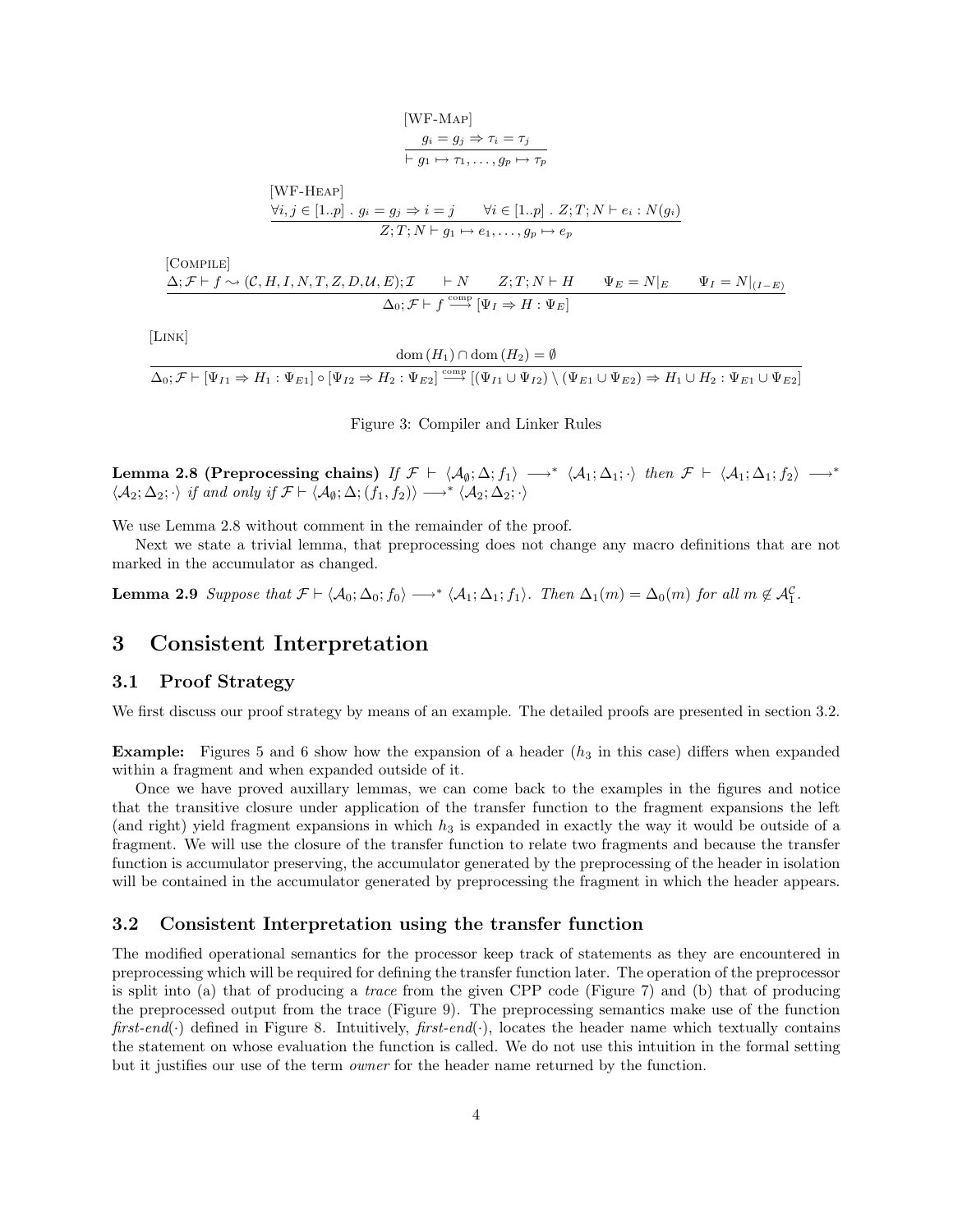$$
[WF-INT] \frac{i \neq j \Rightarrow g_i \neq g_j}{\left[ INT-SUB \right]}
$$
\n
$$
\frac{p \geq q \qquad \vdash g_1 \mapsto \tau_1, \ldots, g_p \mapsto \tau_p}{\left[ \vdash g_1 \mapsto \tau_1, \ldots, g_p \mapsto \tau_p \leq g_1 \mapsto \tau_1, \ldots, g_q \mapsto \tau_q \right]}
$$
\n
$$
[MTAL_0-WF-OBJ] \qquad \vdash \Psi_I \qquad \vdash \Psi_A \leq \Psi_E \qquad \Psi_I \cup \Psi_A \vdash H : \Psi_A
$$
\n
$$
\frac{\text{dom}(\Psi_I) \cap \text{dom}(\Psi_A) = \emptyset}{\left[ \Psi_I \Rightarrow H : \Psi_E \right]}
$$
\n
$$
[MTAL_0-COMPAT] \qquad \qquad \forall g \in \text{dom}(\Psi_1) \cap \text{dom}(\Psi_2) \quad \Psi_1(g) = \Psi_2(g) \qquad \qquad \vdash \Psi_1 \sim \Psi_2
$$
\n
$$
[MTAL_0-LC] \qquad \qquad \vdash \Psi_{I1} \sim \Psi_{E2} \qquad \vdash \Psi_{I2} \sim \Psi_{E1}
$$
\n
$$
\frac{\text{dom}(\Psi_{E1}) \cap \text{dom}(\Psi_{E2}) = \emptyset}{\left[ \Psi_{I1} \Rightarrow H_1 : \Psi_{E1} \right] \xrightarrow{\text{log}(\Psi_{E2})} \Psi_2 : \Psi_{E2}}
$$

 $[MTAL_0-LINK]$ 

$$
\vdash [\Psi_{I1} \Rightarrow H_1 : \Psi_{E1}] \qquad \vdash [\Psi_{I2} \Rightarrow H_2 : \Psi_{E2}] \n\vdash [\Psi_{I1} \Rightarrow H_1 : \Psi_{E1}] \stackrel{\text{lc}}{\leftrightarrow} [\Psi_{I2} \Rightarrow H_2 : \Psi_{E2}] \qquad \text{dom}(H_1) \cap \text{dom}(H_2) = \emptyset \n\vdash [\Psi_{I1} \Rightarrow H_1 : \Psi_{E1}] \text{ link } [\Psi_{I2} \Rightarrow H_2 : \Psi_{E2}] \sim [(\Psi_{I1} \cup \Psi_{I2}) \setminus (\Psi_{E1} \cup \Psi_{E2}) \Rightarrow H_1 \cup H_2 : \Psi_{E1} \cup \Psi_{E2}]
$$

Figure 4:  $MTAL<sub>0</sub>$  [1]

# Definition 3.1 (Well-formed traces)  $\emph{If $\forall h_i$}.$ import  $h_i \in \tilde{f}$

- 1. Expansion: There is a unique occurrence each of import  $h_i$  and end  $h_i$  both of which come in order.
- 2.  $\textbf{Nesting:} \ \forall h_j \neq h_i, \ if \ \tilde{f} = (\tilde{f}_s, \text{import } h_i, \tilde{f}_i, \text{end } h_i, \tilde{f}_e), \ then \ import \ h_j \in \tilde{f}_i \iff \text{end } h_j \in \tilde{f}_i$
- 3. Sequencing: The (possibly multiple) occurrences of nullimport  $h_i$  are strictly after the unique end  $h_i$ .

We call a trace,  $f$ , well formed if it satisfies the first two properties and strictly well formed if it satisfies all three.

**Lemma 3.2** If 
$$
\mathcal{F} \vdash \langle \cdot; \cdot; \Delta; f \rangle \longrightarrow^* \langle \tilde{f}; \mathcal{I}'; \Delta'; \cdot \rangle
$$
 then  $\tilde{f}$  is strictly well-formed.

**Proof** Trivial by examination of Figure 7.

We use the notation  $\left[\tilde{f}\right]$ to represent import  $h, \tilde{f}$ , end h and by the previous observation on the structure (specifically, the nesting property) of traces generated from fragments this notation would be unambiguous.

The transfer function  $\hat{h}$  with respect to h is defined in Figure 10. Intuitively,  $\tilde{f}_1 \hat{h}$   $\tilde{f}_2$  relates two traces such that the pair  $\left( \left[ \tilde{f}_{h'} \right] \right)$ , nullimport  $h'$  in  $\tilde{f}_1$  is replaced with (nullimport  $h', \left[\tilde{f}_{h'}\right]_{h'}$  $h<sup>′</sup>$ ) in  $\tilde{f}_2$ . Because we are reducing with respect to h, nullimport h' is constrained to lie in  $\left[\tilde{f}_h\right]$  $h \in \tilde{f}_1$  and obviously, other statements irrelevant to the current reduction are allowed to appear in between the expansion and the nullimport. But we need to constrain the order in which such "pair swaps" occur in order to actually end up with a subtrace that corresponds to the expansion of h that we desire. The precondition that constrains the order of replacement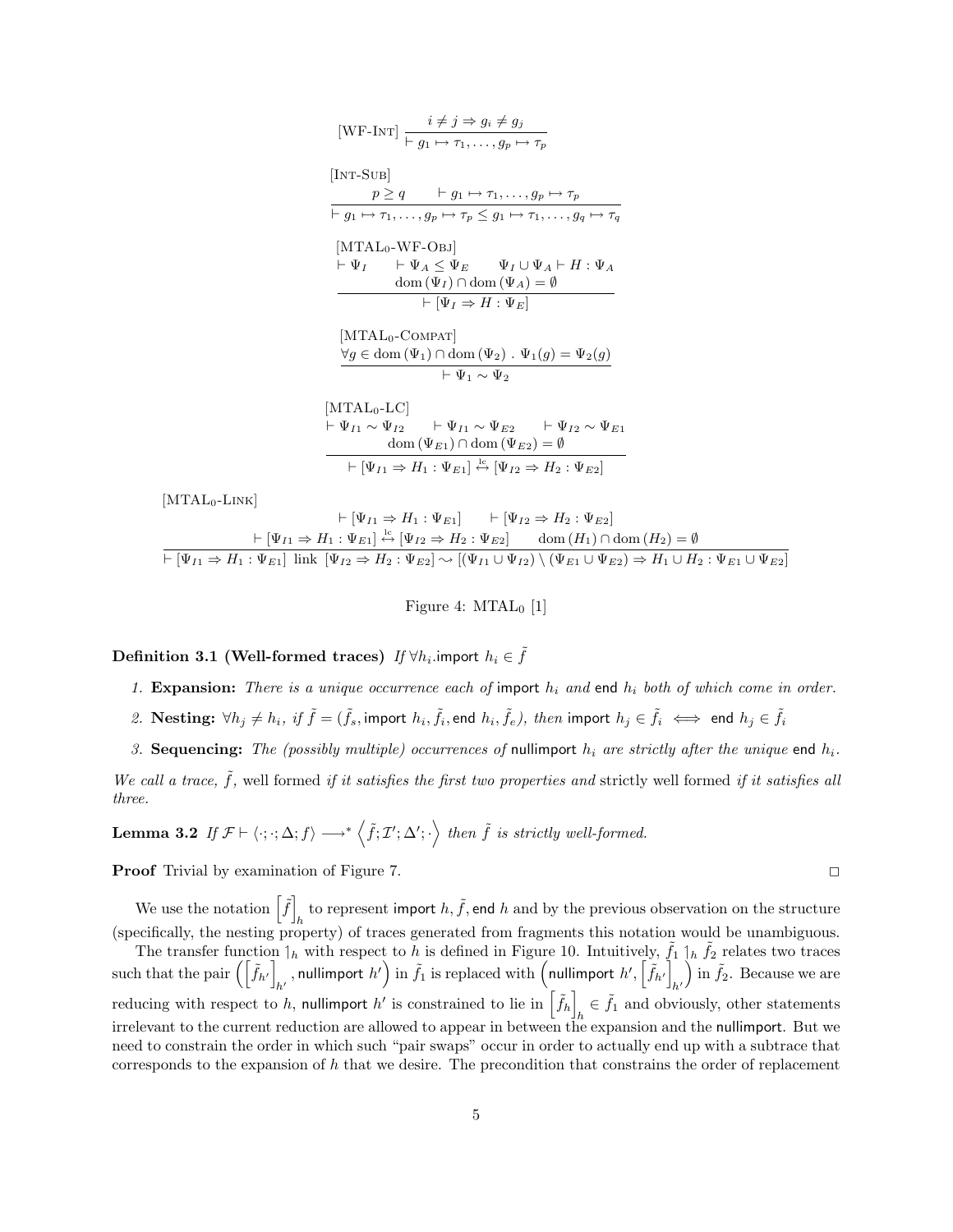

Figure 5: Expanding a header within fragments ( $\tilde{f}_1$  and  $\tilde{f}_2$  in the figure) might follow different steps than that used to expand the header in isolation (in the middle). Repeated application of  $\mathcal{L}_{h_3}$  reduces the expansion of either  $\tilde{f}_1$  or  $\tilde{f}_2$  to one in which  $h_3$  is expanded in exactly the same way as in isolation.



Figure 6: Illustrating the reduction for another filesystem  $\mathcal{F}_2$ .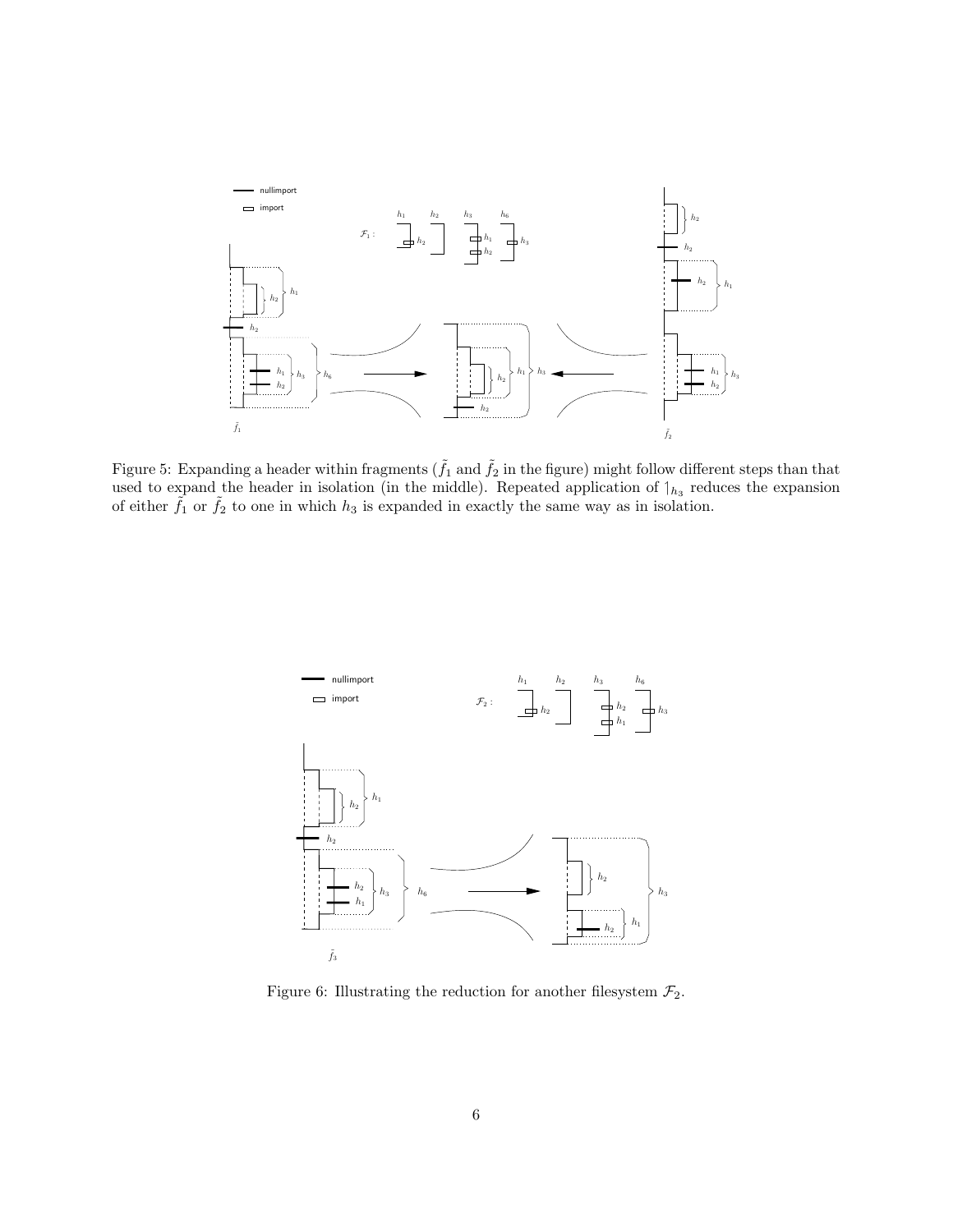$$
\begin{array}{ccccccccc} &\text{symbols} & N & ::= & \cdot \mid g \rightarrow \tau, \ N & \text{heap} & H & ::= & \cdot \mid g \rightarrow e, \ H & \\ & \text{named types} & T & ::= & \cdot \mid t \rightarrow \tau^h, \ T \mid t \rightarrow \tau^\circ, \ T & \\ & \text{exports} & E & \in & 2^g & \text{imports} & I & \in & 2^g \\ \text{symbol{edcls} & D & \in & 2^g & \text{macro changes} & C & \in & 2^m \times 2^h \\ & \text{macro uses} & \mathcal{U} & \in & 2^n & \text{type } \text{decls} & Z & \in & 2^t \\ & \text{includes} & \mathcal{I} & \in & 2^h & \text{defines} & \Delta & \in & 2^m \\ & \text{accuracy under} & \mathcal{F} & : & h \rightarrow f & \end{array}
$$

$$
\begin{array}{ll}\n\text{[MPORT]} & \multicolumn{3}{l}{h \not\in \mathcal{I}} & \multicolumn{3}{l}{\mathcal{I}' = \mathcal{I} \leftarrow^+ h} & \text{end } h \not\in f \quad \text{ $\tilde{f}' = \tilde{f}$, import $h$} & \multicolumn{3}{l}{\text{[MPORT-EMPTY]}}\\
\hline\n\mathcal{F} \vdash \left\langle \tilde{f}; \mathcal{I}; \Delta; \text{import } h, f \right\rangle \longrightarrow \left\langle \tilde{f}'; \mathcal{I}'; \Delta; \mathcal{F}(h), \text{end } h, f \right\rangle & \multicolumn{3}{l}{\mathcal{F} \vdash \left\langle \tilde{f}; \mathcal{I}; \Delta; \text{import } h, f \right\rangle \longrightarrow \left\langle \tilde{f}'; \mathcal{I}; \Delta; f \right\rangle} \\
\hline\n\end{array}
$$

$$
\begin{array}{ll}\n[\text{EOH}] & \tilde{f}' = \tilde{f}, \text{end } h \\
\overline{\mathcal{F} \vdash \left\langle \tilde{f}; \mathcal{I}; \Delta; \text{end } h, f \right\rangle} \longrightarrow \left\langle \tilde{f}'; \mathcal{I}; \Delta; f \right\rangle & \xrightarrow{\text{[INLINE]}} \\
[\text{DEF}] & \xrightarrow{\Delta'} = \Delta \cup \{m\} \qquad \tilde{f}' = \tilde{f}, \text{def } m \\
\overline{\mathcal{F} \vdash \left\langle \tilde{f}; \mathcal{I}; \Delta; \text{inline } h, f \right\rangle} \longrightarrow \left\langle \tilde{f}; \mathcal{I}; \Delta; \mathcal{F}(h), f \right\rangle} & \xrightarrow{\text{[UNDEF]}} \\
\overline{\Delta'} = \Delta \cup \{m\} \qquad \tilde{f}' = \tilde{f}, \text{def } m \\
\overline{\mathcal{F} \vdash \left\langle \tilde{f}; \mathcal{I}; \Delta; \text{if } m, f \right\rangle} \longrightarrow \left\langle \tilde{f}'; \mathcal{I}; \Delta'; f \right\rangle} & \xrightarrow{\mathcal{F} \vdash \left\langle \tilde{f}; \mathcal{I}; \Delta; \text{under } m, f \right\rangle} \longrightarrow \left\langle \tilde{f}'; \mathcal{I}; \Delta'; f \right\rangle}\n\end{array}
$$

$$
\cfrac{[\text{IFDEF}+] }{ \mathcal{F} \vdash \Big\langle \tilde{f}; \mathcal{I}; \Delta; (\text{ifdef $m$ then $f_+$ else $f_-), f \Big\rangle \longrightarrow \Big\langle \tilde{f}'; \mathcal{I}; \Delta; f_+, f \Big\rangle}
$$

$$
\begin{bmatrix} \text{IFDEF} \\ \end{bmatrix}
$$

$$
m \notin \Delta \qquad \tilde{f}' = \tilde{f}, \text{ifdef } m^-
$$
  

$$
\mathcal{F} \vdash \left\langle \tilde{f}; \mathcal{I}; \Delta; (\text{ifdef } m \text{ then } f_+ \text{ else } f_-), f \right\rangle \longrightarrow \left\langle \tilde{f}'; \mathcal{I}; \Delta; f_-, f \right\rangle
$$

[EXTERN]

$$
\begin{array}{ll}\n[\text{Extern}] & \text{[LET]} \\
\hline\n\mathcal{F} \vdash \langle \tilde{f}; \mathcal{I}; \Delta; \text{extern } g: \tau \rangle & \text{[LET]} \\
\hline\n\mathcal{F} \vdash \langle \tilde{f}; \mathcal{I}; \Delta; \text{extern } g: \tau, f \rangle \longrightarrow \langle \tilde{f}'; \mathcal{I}; \Delta; f \rangle & \mathcal{F} \vdash \langle \tilde{f}; \mathcal{I}; \Delta; \text{let } g: \tau = e, f \rangle \longrightarrow \langle \tilde{f}'; \mathcal{I}; \Delta; f \rangle \\
[\text{Type-DECL}] & \text{[Type-DEF]} \\
\hline\n\mathcal{F} \vdash \langle \tilde{f}; \mathcal{I}; \Delta; \text{type } t, f \rangle \longrightarrow \langle \tilde{f}'; \mathcal{I}; \Delta; f \rangle & \mathcal{F} \vdash \langle \tilde{f}; \mathcal{I}; \Delta; \text{lettype } t = \tau, f \rangle \longrightarrow \langle \tilde{f}'; \mathcal{I}; \Delta; f \rangle\n\end{array}
$$

## Figure 7: Operational Semantics for the Preprocessor.

$$
\underbrace{\tilde{f} = \tilde{f}', \text{end } h, \tilde{f}'' \qquad \text{import } h \notin \tilde{f}' \qquad \text{end } h'' \in \tilde{f}' \implies \text{import } h'' \in \tilde{f}' \qquad \underbrace{\text{ifrst-end}}_{\cdot \text{end } \text{if}} \quad \underbrace{\text{ifrst-end}}_{\cdot \text{end } \text{if} \qquad \text{if} \qquad \tilde{f} \implies \text{import } h \in \tilde{f} \qquad \text{if} \qquad \tilde{f} \implies \text{if} \qquad \tilde{f} \implies \tilde{f} \implies \tilde{f} \implies \tilde{f} \implies \tilde{f} \implies \tilde{f} \implies \tilde{f} \implies \tilde{f} \implies \tilde{f} \implies \tilde{f} \implies \tilde{f} \implies \tilde{f} \implies \tilde{f} \implies \tilde{f} \implies \tilde{f} \implies \tilde{f} \implies \tilde{f} \implies \tilde{f} \implies \tilde{f} \implies \tilde{f} \implies \tilde{f} \implies \tilde{f} \implies \tilde{f} \implies \tilde{f} \implies \tilde{f} \implies \tilde{f} \implies \tilde{f} \implies \tilde{f} \implies \tilde{f} \implies \tilde{f} \implies \tilde{f} \implies \tilde{f} \implies \tilde{f} \implies \tilde{f} \implies \tilde{f} \implies \tilde{f} \implies \tilde{f} \implies \tilde{f} \implies \tilde{f} \implies \tilde{f} \implies \tilde{f} \implies \tilde{f} \implies \tilde{f} \implies \tilde{f} \implies \tilde{f} \implies \tilde{f} \implies \tilde{f} \implies \tilde{f} \implies \tilde{f} \implies \tilde{f} \implies \tilde{f} \implies \tilde{f} \implies \tilde{f} \implies \tilde{f} \implies \tilde{f} \implies \tilde{f} \implies \tilde{f} \implies \tilde{f} \implies \tilde{f} \implies \tilde{f} \implies \tilde{f} \implies \tilde{f} \implies \tilde{f}
$$

Figure 8: The function  $\hat{f}$ rst-end $(\tilde{f})$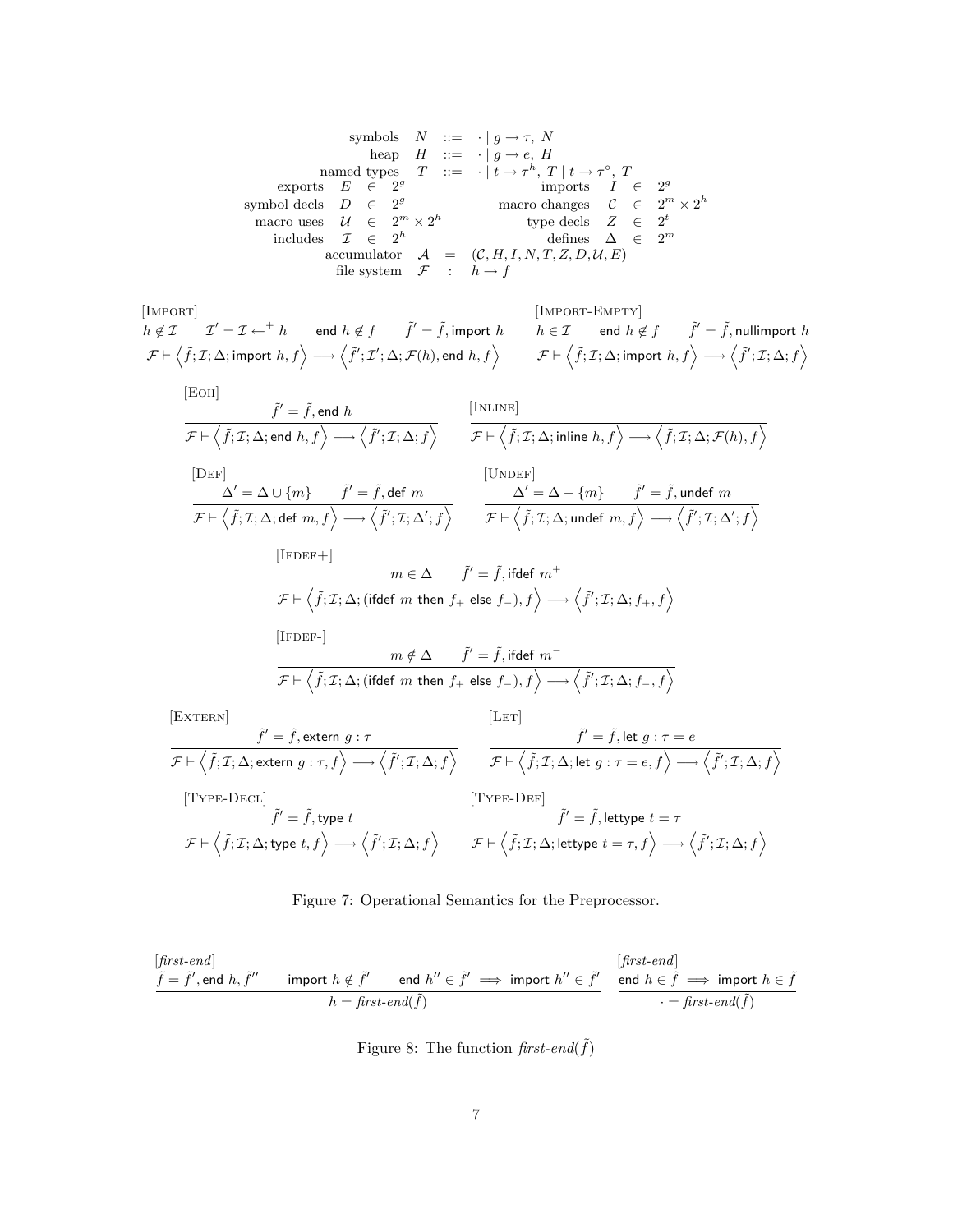$$
\frac{\text{[IMPORT]}}{\langle A; \text{import } h, \hat{f} \rangle \longrightarrow \langle A; \hat{f} \rangle} \qquad \frac{\text{[IMPORT-EMPTY]}}{\langle A; \text{nullimport } h, \hat{f} \rangle \longrightarrow \langle A; \hat{f} \rangle} \qquad \frac{\text{[EOH]}}{\langle A; \text{end } h, \hat{f} \rangle \longrightarrow \langle A; \hat{f} \rangle}
$$
\n
$$
\frac{\text{[DEF]}}{h = \text{first-end}(\hat{f}) \qquad A' = A[C \leftarrow^+(m, h), U \leftarrow^+(m, h)]}{\langle A; \text{def } m, \hat{f} \rangle \longrightarrow \langle A'; \hat{f} \rangle} \qquad \frac{\text{[LNDEF]}}{\langle A; \text{under } m, \hat{f} \rangle \longrightarrow \langle A'; \hat{f} \rangle} \qquad \frac{\text{[LNDEF]}}{\langle A; \text{under } m, \hat{f} \rangle \longrightarrow \langle A'; \hat{f} \rangle}}{\langle A; \text{ifdef } m^{\pm}, \hat{f} \rangle \longrightarrow \langle A'; \hat{f} \rangle}
$$
\n
$$
\frac{\text{[LET]}}{\langle A; \text{ifdef } m^{\pm}, \hat{f} \rangle \longrightarrow \langle A'; \hat{f} \rangle}}{\langle A; \text{ifdef } m^{\pm}, \hat{f} \rangle \longrightarrow \langle A'; \hat{f} \rangle}
$$
\n
$$
\frac{\text{[LET]}}{\langle A; \text{extern } g: \tau, \hat{f} \rangle \longrightarrow \langle A'; \hat{f} \rangle}}{\langle A; \text{extern } g: \tau, \hat{f} \rangle \longrightarrow \langle A'; \hat{f} \rangle} \qquad \frac{\text{[LET]}}{\langle A; \text{let } g: \tau = e, \hat{f} \rangle \longrightarrow \langle A'; \hat{f} \rangle}}{\langle A; \text{let } g: \tau = e, \hat{f} \rangle \longrightarrow \langle A'; \hat{f} \rangle}
$$
\n
$$
\frac{\text{[TYPE-DEF]}}{\langle A; \text{type } t, \hat{f} \rangle \longrightarrow \langle A'; \hat{f} \rangle} \qquad \frac{\text{[TYPE-DEF]}}{\langle A; \text{let type } t = \tau, \hat{f} \rangle \longrightarrow \langle A'; \hat{f} \rangle}}{\langle A; \text{let } g: \tau = e, \hat{f} \rangle \longrightarrow \langle A'; \hat{
$$

Figure 9: Semantics of construction the accumulator, A, from a trace,  $\tilde{f}$ :  $\langle A_{\emptyset}; \tilde{f} \rangle \longrightarrow^* \langle A; \cdot \rangle$ 

[Transfer FUNCTION]  
\nnullimport 
$$
h'' \in \tilde{f}_3 \implies
$$
 import  $h'' \in \tilde{f}_3$   
\n
$$
\overline{\tilde{f}_1\left[\tilde{f}'\right]_{h'} \tilde{f}_2\left[\tilde{f}_3, \text{nullimport } h', \tilde{f}_4\right]_{h} \tilde{f}_5} \quad \text{1a} \quad \tilde{f}_1, \text{nullimport } h', \tilde{f}_2\left[\tilde{f}_3\left[\tilde{f}'\right]_{h'}, \tilde{f}_4\right]_{h} \tilde{f}_5}
$$



is that in the subtrace ahead of nullimport  $h'$  there should be no other unmatched header. Trivially,  $\mathcal{h}_h$ maintains well-formedness (but not strict well-formedness). From this point onwards we use this observation without comment.

As no statement is added or deleted by the transfer function in  $\tilde{f}_1 \parallel_h \tilde{f}_2$ , we can therefore talk about the owner of a statement s under both  $\tilde{f}_1$  and  $\tilde{f}_2$ . We can now show the following lemma:

**Lemma 3.3** ( $\vert_h$  is ownership preserving) Let  $h_{s,1}$  be the owner of s returned by first-end( $\cdot$ ) in  $\tilde{f}_1$  and let  $h_{s,2}$  be the owner in  $\tilde{f}_2$ . Then  $\tilde{f}_1 \rvert_h \tilde{f}_2 \implies h_{s,1} = h_{s,2}$ .

**Proof** In [TRANSFER FUNCTION] we need to consider cases for statements, s, in each of  $\tilde{f}_1$ ,  $\tilde{f}', \tilde{f}_2$ ,  $\tilde{f}_3$ ,  $\tilde{f}_4$  and  $\tilde{f}_5$ . But what makes the task trivial is the observation that if the structure is of the form  $\tilde{f}_a\left[\tilde{f}_x\right]$  $\tilde{f}_b$  and s is in  $\hat{f}_a$ , then first-end(·) can never return an h for which the end h lies in  $\hat{f}_x$  without violating nesting. And therefore a trivial examination of the cases reveals that ownership is maintained in all subtraces.  $\Box$ 

Lemma 3.4 ( $\vert_h$  is A preserving) If

- the transfer function relates two preprocessings:  $\tilde{f}_1 \parallel_h \tilde{f}_2$
- the traces yield accumulators as:  $\langle A_{\emptyset}$ ;  $\tilde{f}_1 \rangle \longrightarrow^* \langle A_1; \cdot \rangle$  and  $\langle A_{\emptyset}$ ;  $\tilde{f}_2 \rangle \longrightarrow^* \langle A_2; \cdot \rangle$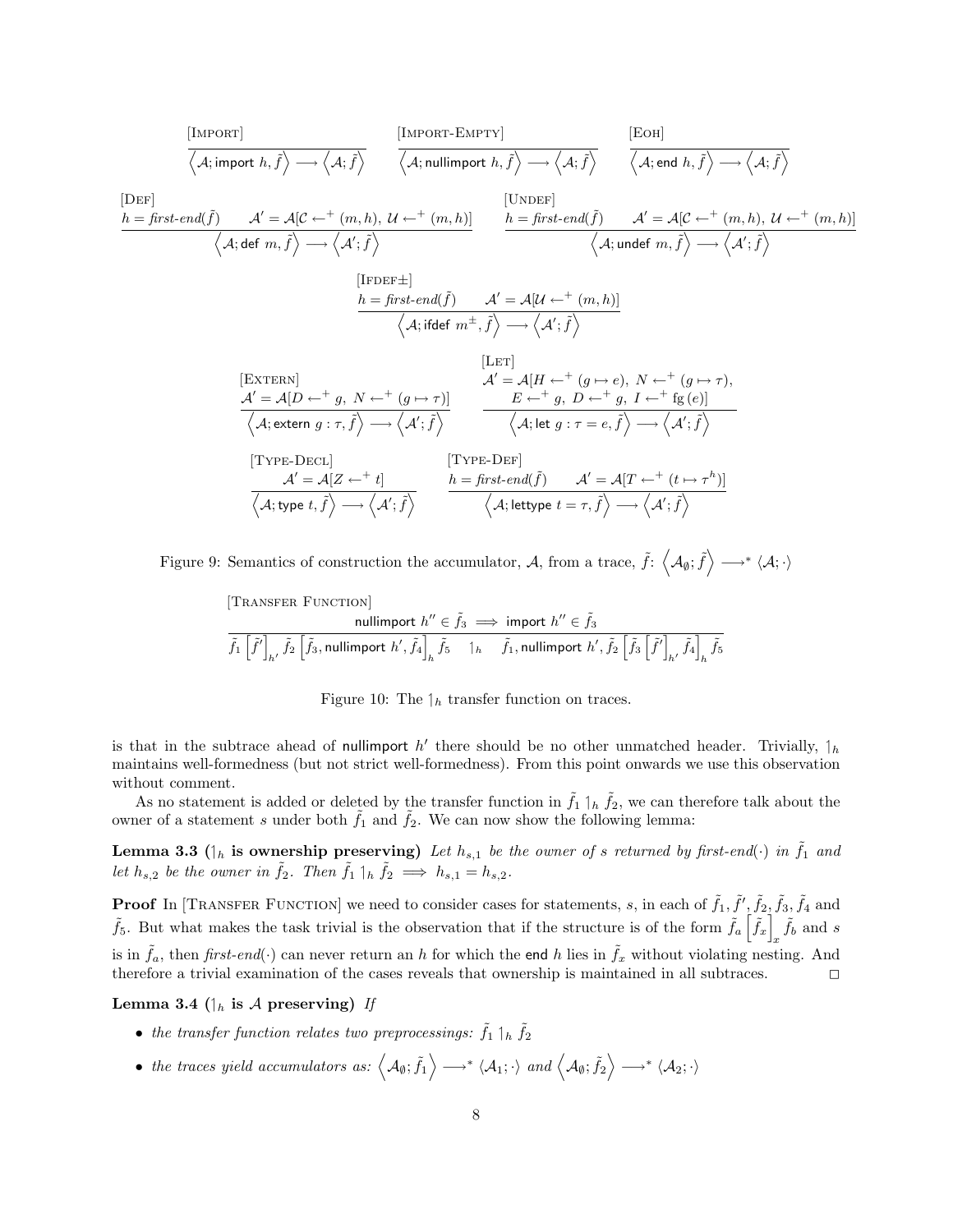then  $A_1 = A_2$ .

Proof Notice that since the transfer function does not add or delete any statements, both accumulators are constructed over exactly the same set of statements, albeit in differing order. Then, the only way the accumulators corresponding to the two traces can be different is if  $first-end(\cdot)$  differs for some statement in the evaluation, and this cannot happen due to Lemma 3.3. <sup>2</sup>

Corollary 3.5 If 
$$
\langle A_{\emptyset}; \tilde{f}_1 \rangle \longrightarrow^* \langle A_1; \cdot \rangle
$$
 and  $\langle A_{\emptyset}; \tilde{f}_2 \rangle \longrightarrow^* \langle A_2; \cdot \rangle$  then  $\tilde{f}_1 \uparrow_h^* \tilde{f}_2 \implies A_1 = A_2$ .

**Proof** Trivial proof by induction on the number of steps in  $\uparrow_h^*$  and repeated application of Lemma 3.4.  $\Box$ 

Lemma 3.6 If

•  $\tilde{f}_h$  occurs in  $\tilde{f}$  (i.e.  $\tilde{f} = \tilde{f}_a \left[ \tilde{f}_h \right]$  $\tilde{f}_b$  $\bullet$   $\left\langle \mathcal{A}_{\emptyset};\widetilde{f}\right\rangle \longrightarrow^{*}\left\langle \mathcal{A};\cdot\right\rangle$   $and$   $\left\langle \mathcal{A}_{\emptyset};\widetilde{f}_{h},$  end  $h\right\rangle \longrightarrow^{*}\left\langle \mathcal{A}_{h};\cdot\right\rangle$ 

then  $\mathcal{A}_h \subseteq \mathcal{A}$ .

To help prove the next lemma we would need the notion of the canonical expansion trace of a header, h, the consistency of two traces and the notion of a distance of a trace with respect to a header. We define these below:

Definition 3.7 (Canonical trace for a header,  $C_h)$  If  $\mathcal{F} \vdash \langle \cdot ; \cdot ; \Delta ; \mathcal{F}(h),$  end  $h \rangle \longrightarrow^* \left\langle \tilde{f}_h ; \mathcal{I}_h; \Delta_h;$  end  $h \right\rangle$ then we call  $\tilde{f}_h$  the the canonical trace, denoted by  $C_h$ , for a header h.

**Definition 3.8 (Consistency of traces)** We call a trace,  $\tilde{f}_1$ , as being consistent with  $\tilde{f}_2$ , iff

- $\tilde{f}_1 = \tilde{f}_2$ , or
- $\bullet$   $\tilde{f}_1 = (\tilde{f}_{1a},$  nullimport  $h, \tilde{f}_{1b})$  and  $\tilde{f}_2 = (\tilde{f}_{2a},$  import  $h, \tilde{f}_h,$  end  $h, \tilde{f}_{2b})$ , where  $\tilde{f}_{1a}$  is consistent with  $\tilde{f}_{2a}$ and  $\tilde{f}_{1b}$  is consistent with  $\tilde{f}_{2b}$ .

Note that the definition of consistency is asymmetric. Also consistency is a transitive relation. In other words, if  $\tilde{f}_x$  is consistent with  $\tilde{f}_y$  and  $\tilde{f}_y$  is consistent with  $\tilde{f}_z$  then  $\tilde{f}_x$  is consistent with  $\tilde{f}_z$ . The following is a trivial consequence of the above definition:

**Corollary 3.9** If  $\tilde{f}_1$  is consistent with  $\tilde{f}_2$  for a strictly well formed  $\tilde{f}_2$  and  $\begin{bmatrix} \tilde{f}_{h,2} \end{bmatrix} \in \tilde{f}_2$  and  $\exists \tilde{f}_{h,1}$  consistent with  $\tilde{f}_{h,2}$  then  $\tilde{f}_1$  nullimport  $h \mapsto [\tilde{f}_{h,1}]$  is consistent with  $\tilde{f}_2$ , where the substitution h is consistent with  $\tilde{f}_2$ , where the substitution is done for the first occurrence.

[Rule 3] allows us to relate the consistency of two preprocessings as follows:

#### Lemma 3.10 If

- $\bullet$   ${\mathcal F} \vdash \langle \cdot ; \cdot ; \Delta_0; f_1 \rangle \longrightarrow^* \left\langle \tilde{f}_x, \text{import } h; {\mathcal I}_x; \Delta_x; f_x \right\rangle \longrightarrow^* \left\langle \tilde{f}_x, \tilde{f}_y, \text{end } h; {\mathcal I}_y; \Delta_y; f_y \right\rangle$  $\bullet$   ${\mathcal F} \vdash \langle \cdot ; \cdot ; \Delta_0; f_2 \rangle \longrightarrow^* \left\langle \tilde{f}_a, \mathsf{import }~ h; \mathcal{I}_a; \Delta_a; f_a \right\rangle \longrightarrow^* \left\langle \tilde{f}_a, \tilde{f}_b, \mathsf{end}~ h; \mathcal{I}_b; \Delta_b; f_b \right\rangle$
- $\mathcal{I}_a \subset \mathcal{I}_x$
- $\Delta_0; \mathcal{F} \vdash \mathcal{R}_3(f_1)$  (which implies  $\tilde{f}_x \otimes \tilde{f}_y$ )
- $(m, h') \in \mathcal{A}_y^{\mathcal{U}} \implies (m, h'') \notin \mathcal{A}_a^{\mathcal{C}}$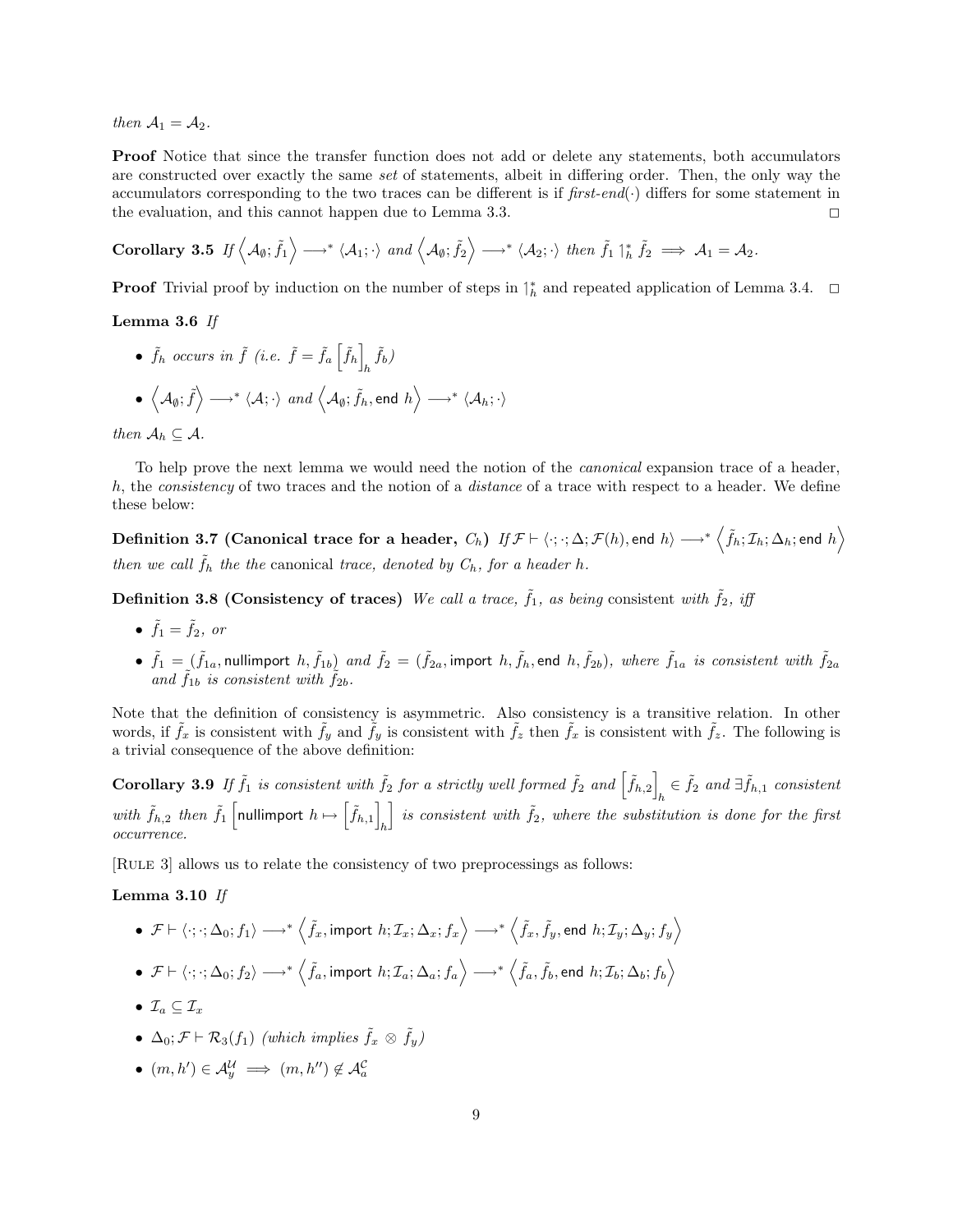## then  $\tilde{f}_y$  is consistent with  $\tilde{f}_b$ .

**Proof** Our proof strategy is as follows: We imagine different filesystems,  $\{\mathcal{F}_1, \mathcal{F}_2 \dots\}$ , from the one that we have at hand. This set of filesystems is not arbitrarily different but match up with the given filesystem,  $\mathcal F$ . as specified later.  $\mathcal{F}_t$  is such that it takes exactly t steps to reduce h in the fragment  $f_1$  and these are exactly the first t steps taken under  $\mathcal F$ . It might be the case that the first t steps under  $\mathcal F$  might leave some headers hanging with just imports having been seen without their corresponding ends. For these we simply add as many ends, in the right order, as required, without counting them in t. Also,  $\forall i \cdot \forall h \in \mathcal{I}_x \cdot \mathcal{F}(h) = \mathcal{F}_i(h)$ .

(3.10) By induction on the number of steps in the expansion of h. The base case,  $n = 1$ , corresponds to the header being empty and the expansion of h going to end h in one step. Then the lemma holds trivially.

We first make a simple observation which we use in the induction step:

**Observation 3.11** If  $\tilde{f}_1$  is consistent with  $\tilde{f}_1'$  and  $\tilde{f}_2$  is consistent with  $\tilde{f}_2'$ , then  $\tilde{f}_1$ ,  $\tilde{f}_2$  is consistent with  $\tilde{f}'_1, \tilde{f}'_2$ .

For the inductive case, assume that the filesystem is such that the header, h, expands in exactly  $n = k$ steps. i.e. the filesystem is  $\mathcal{F}_k$ . We assume that the lemma holds in that case and show that it also holds for another filesystem,  $\mathcal{F}_{k+1}$ , in which the header expands identically except for one more statement, s in the end. Formally, we have the following induction hypothesis:

$$
\mathcal{F}_k \vdash \langle \cdot; \cdot; \Delta_0; f_1 \rangle \longrightarrow^* \left\langle \tilde{f}_x, \text{import } h; \mathcal{I}_x; \Delta_x; f_x \rangle \longrightarrow^k \left\langle \tilde{f}_x, \tilde{f}_y, \text{end } h; \mathcal{I}_y; \Delta_y; f_y \right\rangle
$$
  

$$
\mathcal{F}_k \vdash \langle \cdot; \cdot; \Delta_0; f_2 \rangle \longrightarrow^* \left\langle \tilde{f}_a, \text{import } h; \mathcal{I}_a; \Delta_a; f_a \right\rangle \longrightarrow^* \left\langle \tilde{f}_a, \tilde{f}_b, \text{end } h; \mathcal{I}_b; \Delta_b; f_b \right\rangle
$$

And the induction step is:

$$
\mathcal{F}_{k+1} \vdash \langle \cdot; \cdot; \Delta_0; f_1 \rangle \longrightarrow^* \left\langle \tilde{f}_x, \text{import } h; \mathcal{I}_x; \Delta_x; f_x \rangle \longrightarrow^{k+1} \left\langle \tilde{f}_x, \tilde{f}_y, s, \text{end } h; \mathcal{I}'_y; \Delta'_y; f_y \rangle \right\}
$$
\n
$$
\mathcal{F}_{k+1} \vdash \langle \cdot; \cdot; \Delta_0; f_2 \rangle \longrightarrow^* \left\langle \tilde{f}_a, \text{import } h; \mathcal{I}_a; \Delta_a; f_a \rangle \longrightarrow^* \left\langle \tilde{f}_a, \tilde{f}_b, \tilde{f}_s, \text{end } h; \mathcal{I}'_b; \Delta'_b; f_b \right\rangle
$$

The invariants that we maintain during the induction step are the following:

(a)  $\tilde{f}_y$  is consistent with  $\tilde{f}_b$ (b)  $\mathcal{I}_b \subseteq \mathcal{I}_y$ (c)  $first-end(\cdot)$  is identical in both traces

Notice that we are inducting on the the number of steps taken in the reduction for  $f_1$ . Also, the steps in the initial part of the reduction need to be identical. We now consider cases the extra s and show that the lemma holds in each case:

- $s \in \{\text{extern}, \text{let}, \text{type}, \text{lettype}, \text{end}\}: n = k + 1 \text{ trivial from } n = k.$
- $-s \in \{def, under\}$ : We argue for the case of  $s = def m$ . The argument for undef m is identical. From the induction hypothesis we know that  $\tilde{f}_y$  is consistent with  $\tilde{f}_b$  and therefore it is still the case that  $\tilde{f}_y$ , def m is consistent with  $\tilde{f}_b$ , def m for reduction under  $\mathcal{F}_{k+1}$ . In this case  $\tilde{f}_s = s$ ,  $\mathcal{I}'_b = \mathcal{I}_b$  and  $\mathcal{I}'_y = \mathcal{I}_y$  and therefore the lemma holds for  $n = k + 1$ .
- $s =$  ifdef  $m^{\pm}$ : We again assume that the lemma holds for k reduction steps and we append a ifdef  $m<sup>\pm</sup>$  to the end. We have to ensure that the sign on the statement is the same in both reductions. From the last assumption in the lemma we know that  $m \notin \mathcal{A}_{a}^{\mathcal{C}}$ . Also by the fact that  $ilde{f}_x \otimes \tilde{f}_y$  we know that either  $m \notin \mathcal{A}_x^{\mathcal{C}}$ . m might have been changed in  $\tilde{f}_y$ , but we know that each statement in  $s \in \hat{f}_x \implies s \in \hat{f}_b$  and therefore the sign on the macro is the same in both reductions. Therefore,  $\tilde{f}_s = s$  for this case and  $\mathcal{I}'_b = \mathcal{I}_b$  and  $\mathcal{I}'_y = \mathcal{I}_y$  and therefore the lemma holds for  $n = k + 1$ .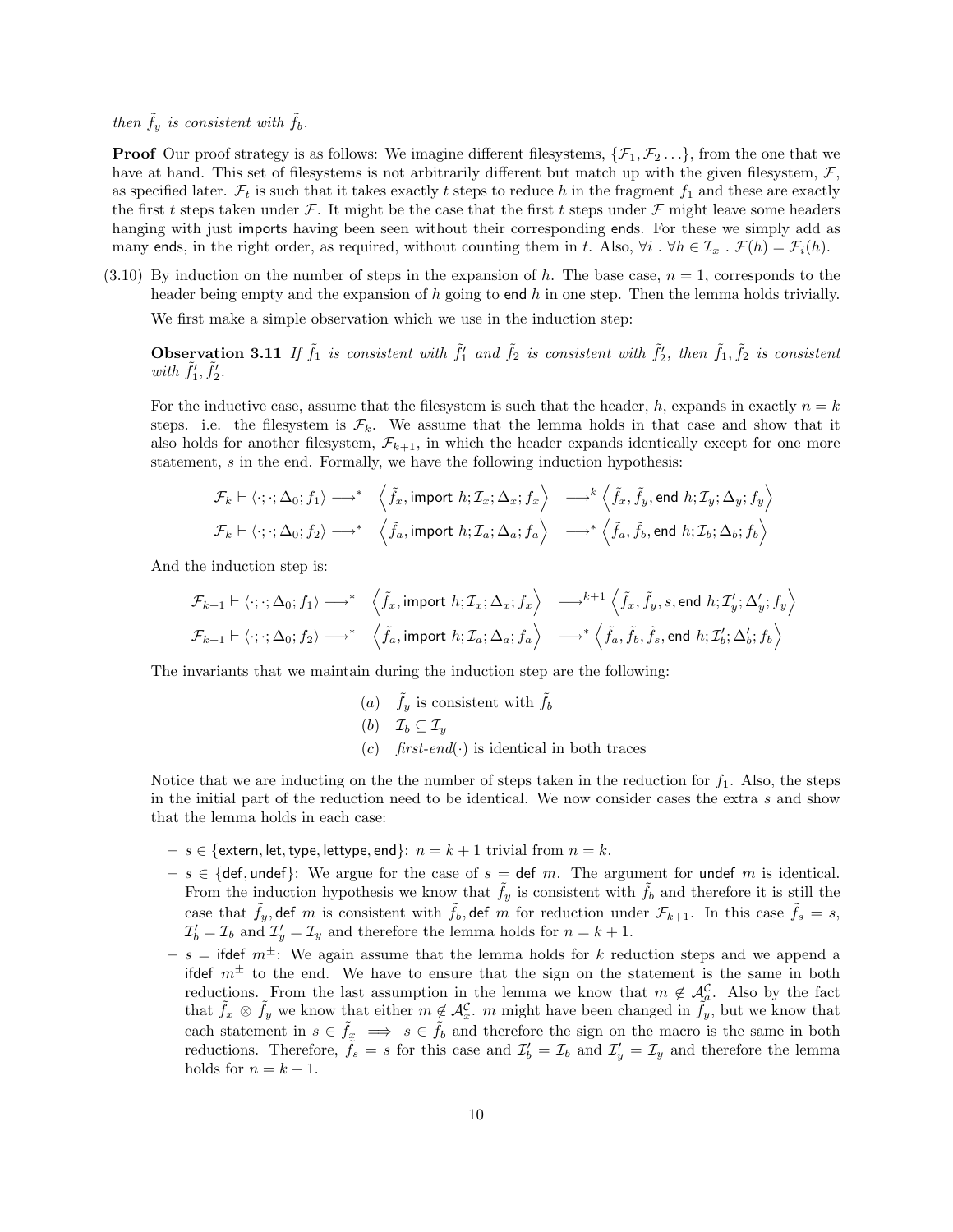- $-s =$  nullimport h': This can happen only if  $h' \in I_y$ . Then there are two cases:
	- \*  $h' \in \mathcal{I}_b$ : Then in both reductions [IMPORT-EMPTY] is applied and  $\tilde{f}_s = s$ . Also,  $\mathcal{I}'_b = \mathcal{I}_b$  and  $\mathcal{I}'_y = \mathcal{I}_y$  and therefore the lemma holds for  $n = k + 1$ .
	- \*  $h' \notin \mathcal{I}_b$ : In this case nullimport  $h'$  goes to  $\tilde{f}_y$  while the header is expanded in  $\tilde{f}_b$ .  $\tilde{f}_s$  =  $\left[\tilde{f}_{h'}\right]$  which implies that s is consistent with  $\tilde{f}_s$ . And therefore by Observation 3.11,  $\tilde{f}_y$ , s is consistent with  $\tilde{f}_b$ ,  $\tilde{f}_s$ . Let  $H = \{h'\} \cup \{h''\}$  $\left[\tilde{f}_{h''}\right]_{h''} \in \tilde{f}_{h'}\bigg\}$ , then  $\mathcal{I}'_b = \mathcal{I}_b \cup H$ . By the assumptions  $\tilde{f}_x \otimes \tilde{f}_y$  and the last assumption in the lemma we know that  $\forall h'' \in H$  .  $h'' \in \mathcal{I}_x$ and therefore  $\mathcal{I}_b \subseteq \mathcal{I}_y \implies \mathcal{I}'_b \subseteq \mathcal{I}'_y$ .
- $-s = \text{import } h'$ : This happens when  $h' \notin \mathcal{I}_y$  (and consequently,  $\mathcal{I}_b \subseteq \mathcal{I}_y \implies h' \notin \mathcal{I}_b$ ) then in both cases [IMPORT] is applied. And therefore  $\tilde{f}_s = s$  and  $\mathcal{I}'_b = \mathcal{I}_b \cup \{h'\}$  and  $\mathcal{I}'_y = \mathcal{I}_y \cup \{h'\}$  and therefore the lemma holds for  $n = k + 1$ . Notice that  $h' \notin \mathcal{I}_y \implies h' \notin \mathcal{I}_x$  and therefore this is the first time  $h'$  is being expanded and therefore by inducting inside of it we are not making it any more difficult to find subsequent  $\mathcal{F}_j$ 's  $(j > k + 1)$  for which the initial reductions would be  $\Box$ identical.

We define the notation  $\langle h \mid$  nullimport  $h \in \tilde{f}$  to mean the *ordered set* of header names where the ordering is defined based on left to right appearance of the nullimport statements in  $\tilde{f}$ . Let  $\tilde{f}$  be a well formed trace and let  $\left[\tilde{f}_{h_i}\right]$ be the unique expansion of  $h_i$  in  $\tilde{f}$ . Let us construct a *nullorder* tree from a starting set of ordered header names, H, under a given trace,  $\tilde{f}$ , as follows. We give two definitions, both of which work:

- Make a root and make the elements in  $H$  the ordered children of the root. Then apply the following operation repeatedly. For occurrences of  $h_i$  that do not already have children, add the ordered set  $\bigg\langle h' \bigg|$ nullimport  $h' \in \left[ \tilde{f}_{h_i} \right]_i$  $h_i$  $\bigg\}$  as the ordered children of that node.
- Make a root and make the elements in  $H$  the ordered children of the root. Then apply the following operation repeatedly until you reach a fixpoint tree. In the preorder traversal of the current tree, find the occurrence of  $h_i$ , which appears before any other  $h_i$  in the order traversal and if the node does not already have children, then add the ordered set  $\left\langle h' \right|$ nullimport  $h' \in \left\lceil \tilde{f}_{h_i} \right\rceil$ hi  $\Big\}$  as the ordered children of that node.

The first definition creates an infinite tree over a finite set of node names and is easy to understand. The second creates a finite tree but is more complicated to evaluate. We now define two functions:

$$
\mathsf{close}_{\tilde{f}}(H) = \text{preorder traversal, ignoring duplicates and} \n\text{the root, of nullorder tree for } H \text{ under } \tilde{f}
$$
\n(3.1)

$$
\text{collapse}_{H}\left(\tilde{f}\right) = \forall_{h \in H \text{ , } \left[\tilde{f}_{h}\right]_{h} \in \tilde{f}} \cdot \tilde{f}\left[\left[\tilde{f}_{h}\right]_{h} \mapsto \text{nullimport } h\right] \tag{3.2}
$$

The above definition allows us to state the following corollaries. Notice that in Corollary 3.13 below, we are stating that even though it might be the case that  $\mathcal{I}_a \not\subseteq \mathcal{I}_x$ , but if  $\mathcal{I}_a \subseteq \mathcal{I}_x \cup H$ , for some H, then a statement can be made about consistency.

**Observation 3.12** If 
$$
\tilde{f}
$$
,  $\tilde{f}'$  are traces and  $H_x$  is a set such that  $\forall h \in H_x$ .  $\left[\tilde{f}_h\right]_h \notin \tilde{f}$  then  
collapse<sub>H\cup H\_x</sub> $\left(\tilde{f}\right)$  is consistent with  $\tilde{f}' \implies$  collapse<sub>H</sub> $\left(\tilde{f}\right)$  is consistent with  $\tilde{f}'$ 

Corollary 3.13 If there exist fragments  $f_1$  and  $f_2$  which expand as in Lemma 3.10 and  $\mathcal{I}_a \subseteq \mathcal{I}_x \cup H$  for some H and  $\Delta_0; \mathcal{F} \vdash \mathcal{R}_3(f_1)$  and for each  $h \in H$  the expansion of h in  $\tilde{f}_1, \left[ \tilde{f}_h \right]$  $_{h}$ , satisfies  $\tilde{f}_{h} \otimes \tilde{f}_{y}$  then collapse $_{H}\! \left(\tilde{f}_{y}\right)$  is consistent with  $\tilde{f}_{b}.$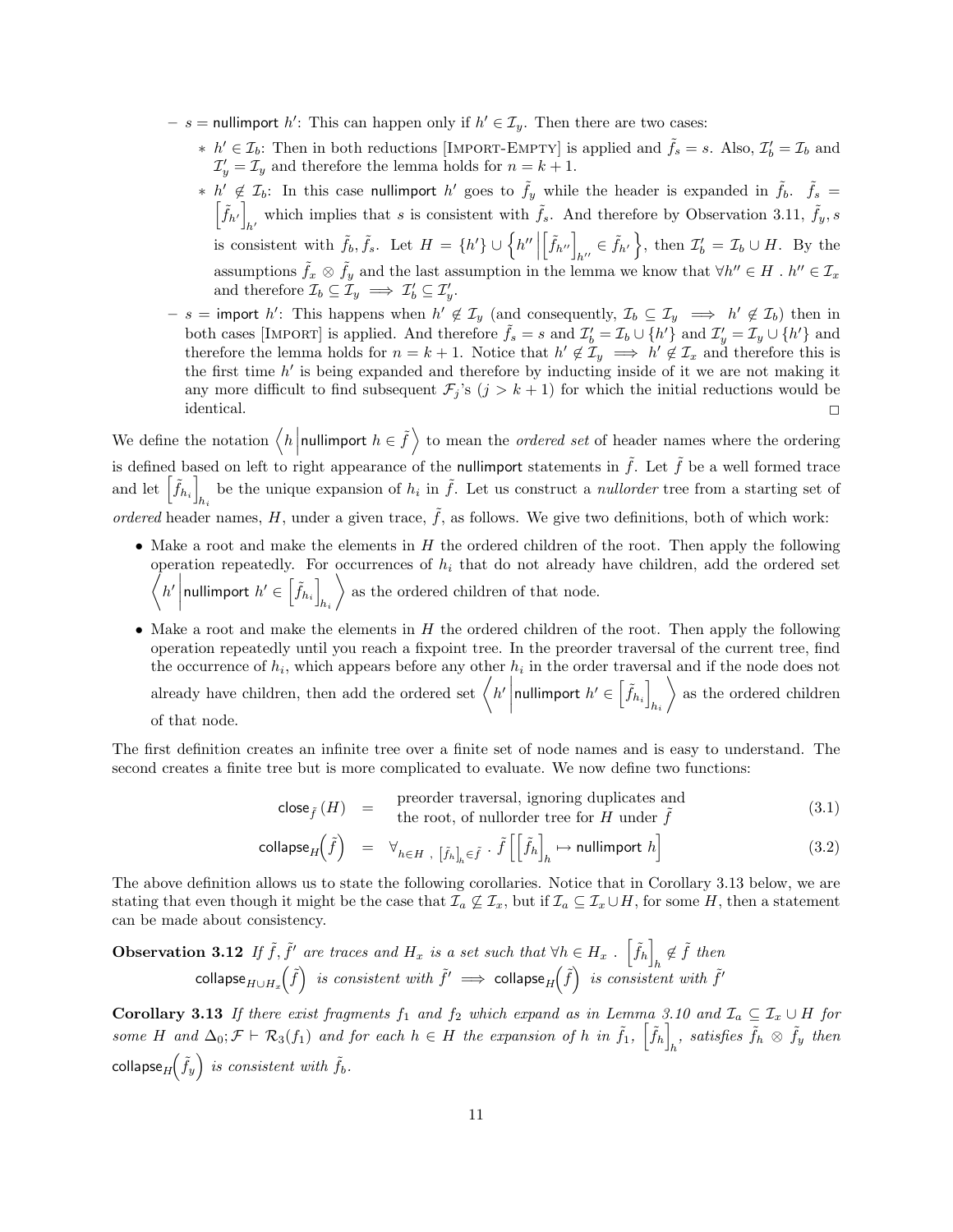**Proof** The proof is almost identical to that of Lemma 3.10. The induction step now becomes:

$$
\text{collapse}_{H}\left(\tilde{f}_{y}\right) \text{ is consistent with } \tilde{f}_{b} \text{ should imply } \text{ collapse}_{H}\left(\tilde{f}_{y}, s\right) \text{ is consistent with } \tilde{f}_{b}, \tilde{f}_{s}
$$
\n
$$
\mathcal{I}_{b} \subseteq \mathcal{I}_{y} \cup H \qquad \qquad \mathcal{I}_{b}' \subseteq \mathcal{I}_{y}' \cup H
$$

The only cases of significance are of  $s = \{\text{nullimport } h', \text{import } h'\}.$ 

- $s =$  nullimport  $h'$ : This can happen only if  $h' \in I_y$ . Then there are two cases:
	- $h' \in \mathcal{I}_b$ : Then in both reductions [IMPORT-EMPTY] is applied and  $\tilde{f}_s = s$ . Also,  $\mathcal{I}'_b = \mathcal{I}_b$  and  $\mathcal{I}'_y = \mathcal{I}_y$  and therefore the lemma holds for  $n = k + 1$ .
	- $h' \notin \mathcal{I}_b$ : In this case nullimport  $h'$  goes to  $\tilde{f}_y$  while the header is expanded in  $\tilde{f}_b$ .  $\tilde{f}_s = \left\lceil \tilde{f}_{h'} \right\rceil$  $h'$  which implies that s is consistent with  $\tilde{f}_s$ . And therefore by Observation 3.11,  $\tilde{f}_y$ , s is consistent with  $\tilde{f}_b, \tilde{f}_s, \mathcal{I}'_b = \mathcal{I}_b \cup \{h'\}$  but in this case we know that  $h' \in \mathcal{I}_y$  and therefore  $\mathcal{I}_b \subseteq \mathcal{I}_y \implies \mathcal{I}'_b \subseteq \mathcal{I}'_y$ .
- $s =$  import  $h'$ : This happens when  $h' \notin \mathcal{I}_y$ 
	- $h' \notin H: \mathcal{I}_b \subseteq \mathcal{I}_y \cup H \implies h' \notin \mathcal{I}_b$ . Then in both reductions [IMPORT] is applied. And therefore  $\tilde{f}_s = s$  and  $\mathcal{I}'_b = \mathcal{I}_b \cup \{h'\}$  and  $\mathcal{I}'_y = \mathcal{I}_y \cup \{h'\}$  and therefore the lemma holds for  $n = k + 1$ .
	- $h' \in H$ : The two cases here are  $h' \in \mathcal{I}_b$  and  $h' \notin \mathcal{I}_b$ . In the case of  $h' \in \mathcal{I}_b$ , [IMPORT-EMPTY] is applied and nullimport h' is appended to trace  $\tilde{f}_b$ . But because  $h \in H$ , it is the case that the expansion appearing in  $\tilde{f}_y$  is compressed to a nullimport  $h'$  by collapse. And therefore collapse $_H\left(\tilde{f}_y,\left\lceil\tilde{f}''\right\rceil\right)$  $h<sub>1</sub>$  $\setminus$ is consistent with  $\tilde{f}_b$ , nullimport h'. On the other hand if  $h' \notin \mathcal{I}_b$ , then [IMPORT] is applied in both preprocessings and the argument reduces as for the case of  $h' \notin H$ .

Notice that  $h' \notin \mathcal{I}_y \implies h' \notin \mathcal{I}_x$  and therefore this is the first time  $h'$  is being expanded and therefore by inducting inside of it we are not making it any more difficult to find subsequent  $\mathcal{F}_j$ 's  $(j > k + 1)$ for which the initial reductions would be identical.  $\Box$ 

In the following, for an ordered set H and a header name h we define the restriction,  $H|_{\leq h}$ , to be another ordered set constructed from the elements of  $H$  that appear strictly before  $h$  in  $H$ , with their order preserved.

Definition 3.14 (  $\tilde{f}$  is h–nice) Let  $\left\lceil \tilde{f}_h \right\rceil$  $\tilde{f}_h \in \tilde{f}$  be the expansion of h in  $\tilde{f}$ . Then we call  $\tilde{f}$ , h–nice if:

**3.14a**  $\hat{f}_h$  is consistent with  $C_h$  and

3.14b Let

$$
H = \langle h' | \text{nullimport } h' \in \tilde{f}_h \rangle \tag{3.3}
$$

$$
U^* = \text{close}_{\tilde{f}}\left(H\right) \setminus \left\{h'\left|\text{import }h' \in \tilde{f}_h\right.\right\} \tag{3.4}
$$

$$
\forall h' \in U^* \qquad H_{h'}^* = U^*|_{< h'}; \quad \left[\tilde{f}_{h',1}\right]_{h'} \in \tilde{f}; \quad \left[\tilde{f}_{h',2}\right]_{h'} \in C_h \tag{3.5}
$$

 $then \ \forall h' \in U^* \ \ . \ \ \text{collapse}_{H^*_{h'}}$  $(\tilde{f}_{h',1})$  is consistent with  $\tilde{f}_{h',2}$ 

Statement 3.14b can be understood better by rephrasing as follows: For all unmatched  $h_k \in f_h$  it is the case that the collapse of its expansion under  $H_k^*$  (which is the closure of the set of unmatched headers before  $h_k$  in  $f_h$ ) yields a trace consistent with  $h_k$ 's expansion in  $C_h$ . We start our investigation of the relation of  $\downarrow$ <sub>h</sub> with that of traces being h–nice by making a simple observation: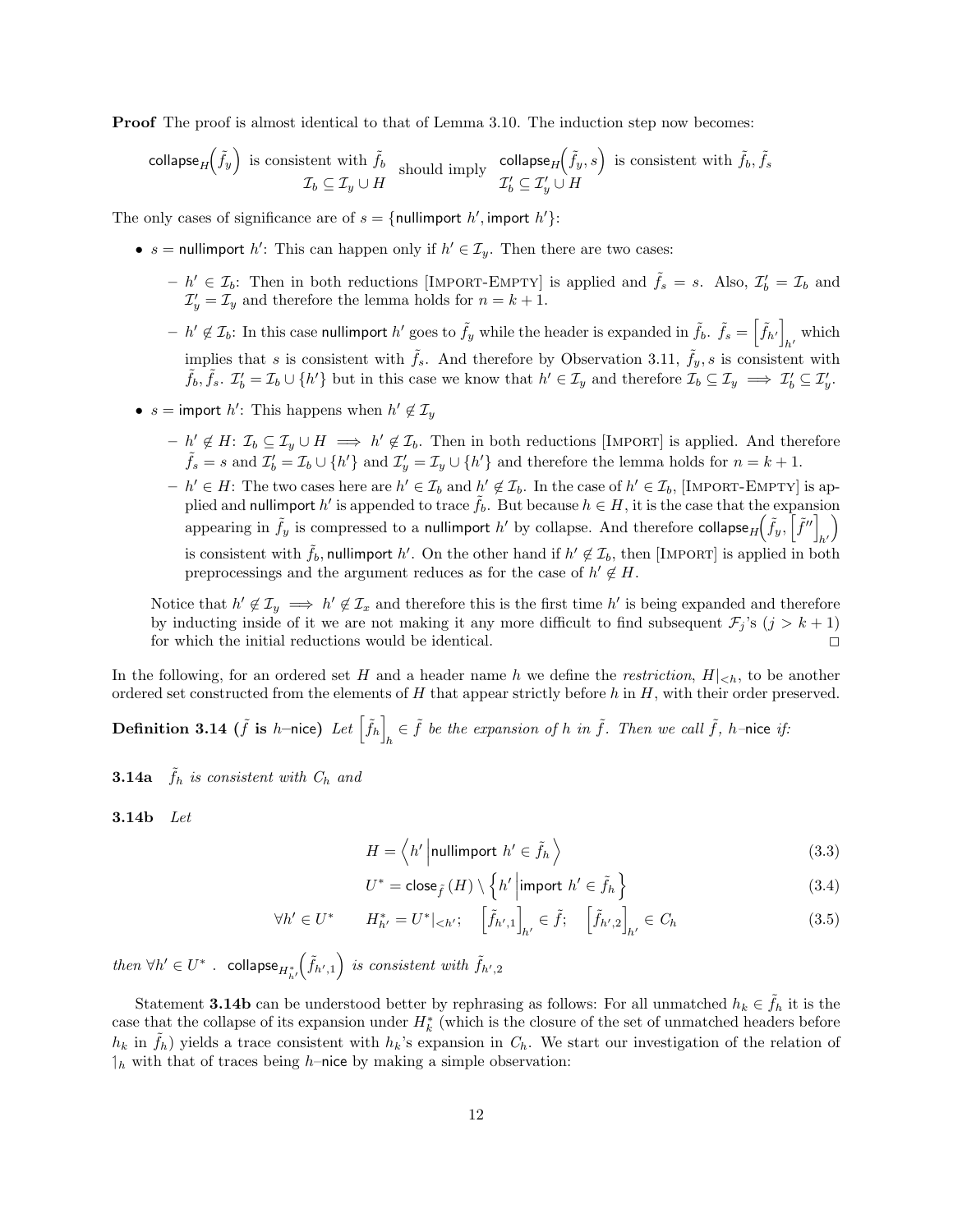**Observation 3.15** If we discount the headers inside the expansion of h then an application of  $\vert_{h}$  is order preserving with respect to the nullorder tree.

**Proof** If  $\tilde{f}_1 \upharpoonleft_h \tilde{f}_2$  and let  $\left[ \tilde{f}_{h,1} \right]$  $\hat{f}_h \in \tilde{f}_1$  and  $\left[ \tilde{f}_{h,2} \right]_n$  $h \in \tilde{f}_2$  and by Eq. 3.3 let us defined  $H_1$  and  $H_2$  using  $\hat{f}_{h,1}$  and  $\hat{f}_{h,2}$ , respectively. Also let  $X_{h,1}$  and  $X_{h,2}$  be the header names as defined by the second term in Eq. 3.4 using  $f_{h,1}$  and  $f_{h,2}$ , respectively. Then the observation is saying that discounting headers in  $X_{h,1}$ (respectively,  $X_{h,2}$ ) the nullorder trees constructed using  $H_1$  and  $H_2$  have the same preorder traversals.

To see this let us look at the effect of an application of  $\mathcal{L}_h$  on the nullorder tree. There are two operations:

- (a) A nullimport  $h'$  is replaced with expansion outside of  $h$ . This operation can easily be seen to be equivalent to replacing a child of the root with its children. And the replaced node is in  $X_{h,2}$  and so this operation does not have any effect on the preorder traversal.
- (b) A nullimport  $h'$  is moved to a location outside of  $h$ . This case is a little trickier to visualize, but is much easier said with an example: Consider  $\left[\ldots\left[\ldots\left[\widetilde{f}_{h'}\right]\right]\right]$  $\left[\ldots\right]_{h''} \cdots \Bigg]$  $h^{\prime\prime\prime}$  $\left[\ldots \left[\ldots \mathsf{nullimport}\;h'\ldots\right]_{h} \text{ and }\right.$ suppose that  $h''$  and  $h'''$  are in the nullorder tree. In this case, notice that any nullimports that are inside  $\tilde{f}_{h'}$  are children of both  $h''$  and  $h'''$ . Replacing  $\left[\tilde{f}_{h'}\right]$ with nullimport  $h'$  causes those children to not be there anymore. But (!) notice that because nullimport h' is now a child of h'' and h''', those children are now their grandchildren. And again, since  $h'$  is in  $X_{h,2}$  and hence discounted, we again have that the preorder traversal is preserved.

Notice that these two are the only operations affecting the tree. The specific definition of the tree causes other considerations to be abstracted out. For instance, it might be the case that  $\exists x \, . \, \left[ \tilde{f}_x \right] \, \in \tilde{f}_{h'}$ . The fact that it is moved along with  $\left[\tilde{f}_{h'}\right]$  does not affect the subtrees rooted at x, because  $\tilde{f}_x$  and the does not affect the subtrees rooted at x, because  $\tilde{f}_x$  and the nullimport x's are unchanged.  $\square$ 

Lemma 3.16 If  $\tilde f_1 \mid_h \tilde f_2$  then  $\tilde f_1$  is h–nice  $\implies \tilde f_2$  is h–nice.

**Proof** We have to prove that both 3.14a and 3.14b from Definition 3.14 hold after the application of  $\downarrow_h$ .

**3.14a** From [TRANSFER FUNCTION] we know that  $\tilde{f}_1$  has to be such that  $\begin{bmatrix} \tilde{f}_h \end{bmatrix}$  $\tilde{f}_h \in \tilde{f}_1$  where  $\tilde{f}_h =$  $\tilde{f}_3$ , nullimport  $h', \tilde{f}_4$  with the condition that nullimport  $h'' \in \tilde{f}_3 \implies$  import  $h'' \in \tilde{f}_3$ . For  $h',$  Eq. (3.5) in Definition 3.14b defines  $H_{h'}^*$  and our intention is to show that  $H_{h'}^* = \emptyset$ . Suppose  $\exists h''' \in H_{h'}^*$ . Then from the subtraction of imports in Eq. (3.4) we know that import  $h'' \notin \tilde{f}_3$ ,  $\tilde{f}_4$ . Since nullimport  $h' \in \tilde{f}_h$  it implies that  $h' \in H$  in Eq. (3.3). Then from the construction of the nullorder tree and the definition of restriction we know that if  $h'$  is a child of the root and there is an  $h'''$  before it in  $U^*$  then  $\exists h''''$  nullimport  $h'''' \in \tilde{f}_3$  such that  $h''''$  is an ancestor of  $h''$  and a left sibling of  $h'$ . But by the precondition in [TRANSFER FUNCTION] this implies that import  $h'''' \in \tilde{f}_3$ . If import  $h''' \in \tilde{f}_3$  then all its children in the nullorder tree have to be such that nullimports are in  $\tilde{f}_h$ . And then we identically argue to say that its children have to have their imports in  $\tilde{f}_h$  and so on till we arrive at  $h''$  and at a contradiction. Therefore  $H_{h'}^* = \emptyset$ . This argument proves that  $h'$  is the first element in  $U^*$  for which nullimport  $h' \in \tilde{f}_h \implies$  import  $h' \in \tilde{f}_h$ .

Let  $\left[ \tilde{f}_{h'} \right]$  $\tilde{f}_h \in \tilde{f}_1$  be the expansion of  $h'$  in  $\tilde{f}_1$  and  $\left[\tilde{f}_{h'}\right]_h$ be the expansion of  $h'$  in  $C_h$ . Then a simple observation of Eq. (3.2) with  $H_{h'}^* = \emptyset$  indicates that collapse $H_{h'}^*$  $(\tilde{f}_{h'}) \equiv \tilde{f}_{h'}$  (i.e. identity).  $\tilde{f}_1$  is *h*-nice requires that  $\operatorname{collapse}_{H^*_{h'}}$  $(\tilde{f}_{h'})$  be consistent with  $\tilde{f}_{h'}$  and therefore  $\tilde{f}_{h'}$  is consistent  $\tilde{f}_{h'}$ . Therefore, by [TRANSFER FUNCTION] and Corollary 3.9 we know that  $\tilde{f}_3 \left[ \tilde{f}_{h'} \right]$  $\tilde{f}_4$  is consistent with  $C_h$ .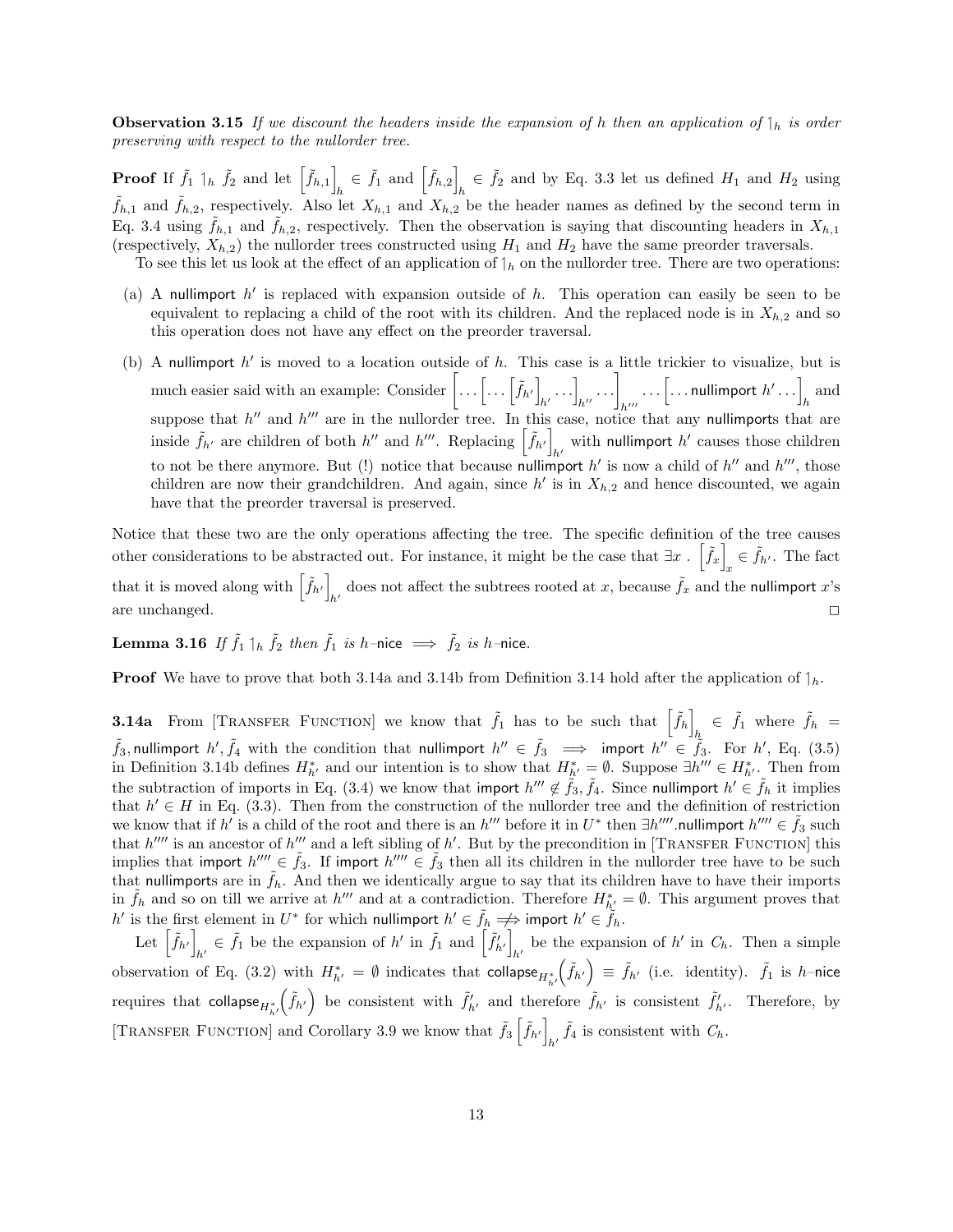**3.14b** Let h' be the header being manipulated as in the proof of **3.14a**, i.e., let  $\left[\tilde{f}_{h'}\right]$  $h' \in \tilde{f}_1$  be the expansion of h' in  $\tilde{f}_1$  which is swapped with nullimport h'. Let  $U_{\tilde{f}_1}^*$  and  $U_{\tilde{f}_2}^*$  be the computation of Eq. (3.4) for  $\tilde{f}_1$ and  $\tilde{f}_2$ , respectively. An immediate consequence of Observation 3.15 is that  $U_{\tilde{f}_1}^* \supseteq U_{\tilde{f}_2}^*$ . This implies that in Eq. (3.5) the universal quantification if over the same set of header names. Therefore we only need to show that  $\forall h'' \in U^*_{\tilde{f}_1}$ , the statement of 3.14b holds after the application of  $\mathcal{A}_h$ . The transfer function makes two changes to the trace, one of moving the nullimport  $h'$  outside and another of moving  $\left[\tilde{f}_{h'}\right]$  $h'$  inside of  $\left[\tilde{f}_h\right]_h$ h . We have to reason about each in turn.

There are two cases to consider with regard to the nullimport  $h'$  that is moved outside:

- (a)  $\exists h'' \cdot h'' \in U^*_{\tilde{f}_1} \wedge \left[\tilde{f}_{h'}\right]$  $\mathbf{h}_{h'} \in \left[ \tilde{f}_{h'} \right]_{h''}$ : The occurrence of the  $\left[ \tilde{f}_{h'} \right]_{h}$ in  $\tilde{f}_{h''}$  is replaced with a nullimport  $h'$ and condition 3.14b on  $\tilde{f}_1$ , specifically that collapse $H^*_{h''}(\tilde{f}_{h''})$  is consistent with  $h''$ s expansion in  $C_h$ , ensures that after the substitution  $\tilde{f}_{h''}$  remains consistent with the corresponding expansion in  $C_h$ . This observation along with  $U^*_{\tilde{f}_1} \supseteq U^*_{\tilde{f}_2}$  guarantees that the substitution with nullimport h' cannot violate consistency.
- (b) otherwise: The nullimport h' is placed at the toplevel in  $\tilde{f}_1$  or in some  $\left[\tilde{f}_{h''}\right]_{h''}$ , where  $h'' \notin U_{\tilde{f}_1}^*$ , and therefore no header expansion of concern is affected.

We now reason about the effects of moving  $\left[\tilde{f}_{h'}\right]$  $h'$  inside of  $\left[\tilde{f}_h\right]_h$ . Because of the just observed effect  $h$ of the moving the nullimport h' outside, we reason that  $\forall h'' \in \tilde{U}_{\tilde{f}_1}^* \subseteq U_{\tilde{f}_2}^*$  unless the corresponding  $H_{h''}^*$ diminishes, collapse $H^*_{h''}\left(\left[\tilde{f}_{h''}\right]_{h''}\right)$  will remain consistent with the application of  $\mathcal{A}_h$ . Therefore the only case to consider is if for some h'' the corresponding  $H_{h''}^*$  diminishes. Let  $H_{h'',1}^*, H_{h'',2}^*$  be the values of the sets before and after the application of the transfer function. We show later that  $H^*_{h'',1} \setminus H^*_{h'',2} \subseteq H_{\text{new}}$  where  $H_{\text{new}} = \left\{ h_x \middle|$  $\left[\tilde{f}_{h_x}\right]$  $h_x \in \left[ \tilde{f}_{h'} \right]$  $h<sup>′</sup>$  $\Big\} \cup \{h'\},\$  where we recall that  $\left[\tilde{f}_{h'}\right]$ is the subtrace being swapped in the  $h'$ application of rule [TRANSFER FUNCTION]. We now show that  $H^*_{h'',1} \setminus H^*_{h'',2} \subseteq H_{\text{new}}$  completes the proof of consistency for each  $h''$ . Each  $h''$  can fall into one of two categories (depending on the structure of its expansion  $\left[\tilde{f}^{\prime\prime}\right]$  $_{h''})$ :

- (a)  $\left[\tilde{f}_{h'}\right]$  $\delta_{h'} \in \left[ \tilde{f}^{\prime\prime} \right]_h$  $h'' \in \tilde{f}_1$ : (This  $h''$  is the unique 'container' of  $h'$  in  $\tilde{f}_1$ ) The application of  $\vert_h$  replaces  $\left[\tilde{f}_{h'}\right]$ with nullimport h' and we know by  $\tilde{f}_1$  being h–nice that collapse $H^*_{h'',1}(\left[\tilde{f}''\right]_{h''})$  is consistent with the expansion of h'' in  $C_h$ . We are concerned about showing that collapse<sub> $H^*_{h'',2}(\left[\tilde{f}'''\right]_{h''})$  is consistent</sub> with the expansion of h'' in  $C_h$  as well. Here  $\tilde{f}''' = \tilde{f}'' \left[ \left| \tilde{f}_{h'} \right| \right]$  $h'_h$  mullimport  $h'$ . Let  $H_{\text{extr}}$  be the set of header names whose expansions were extracted from the  $\tilde{f}''$  by the application of  $\mathfrak{f}_h$ . Suppose it were the case that the difference,  $H^*_{h'',1} \setminus H^*_{h'',2}$ , was such that it was entirely contained in  $H_{\text{extr}}$ . Then we would know that the collapse under  $H^*_{h'',1}$  of  $\tilde{f}''$  would be the same as collapsing under  $H^*_{h'',2}$ of  $\tilde{f}'''$ , because the additional headers that were collapsed under  $H_{h'',1}^*$  are all part of  $H_{\text{extr}}$  and thus their expansion is not in  $\tilde{f}'''$ . But  $H_{\text{new}}$ , by definition, is the set of headers whose expansion has been moved out of  $\tilde{f}_{h''}$ , and thus equal to  $H_{\text{extr}}$ . Also, we know that  $H_{h'',1}^* \setminus H_{h'',2}^* \subseteq H_{\text{new}}$ .
- (b) otherwise i.e.  $\left[\tilde{f}_{h'}\right]$  $\mathbf{h'}_h \notin \left[\tilde{f}''\right]_h$ : (nullimport  $h' \in \tilde{f}''$  is possible) Such a  $h''$  cannot contain the expansion of any  $h''' \in H_{\text{new}}$  because the unique expansion of  $h'''$  is in  $\tilde{f}_{h'}$ . And since  $H_{h'',1}^* \setminus H_{h'',2}^* \subseteq H_{\text{new}}$  it is trivially the case that if collapse $H^*_{h'',1}$  $\left(\tilde{f}^{\prime\prime}\right)$  was consistent then collapse $_{H_{h^{\prime\prime},2}^*}$  $(\tilde{f}^{\prime\prime})$  is consistent.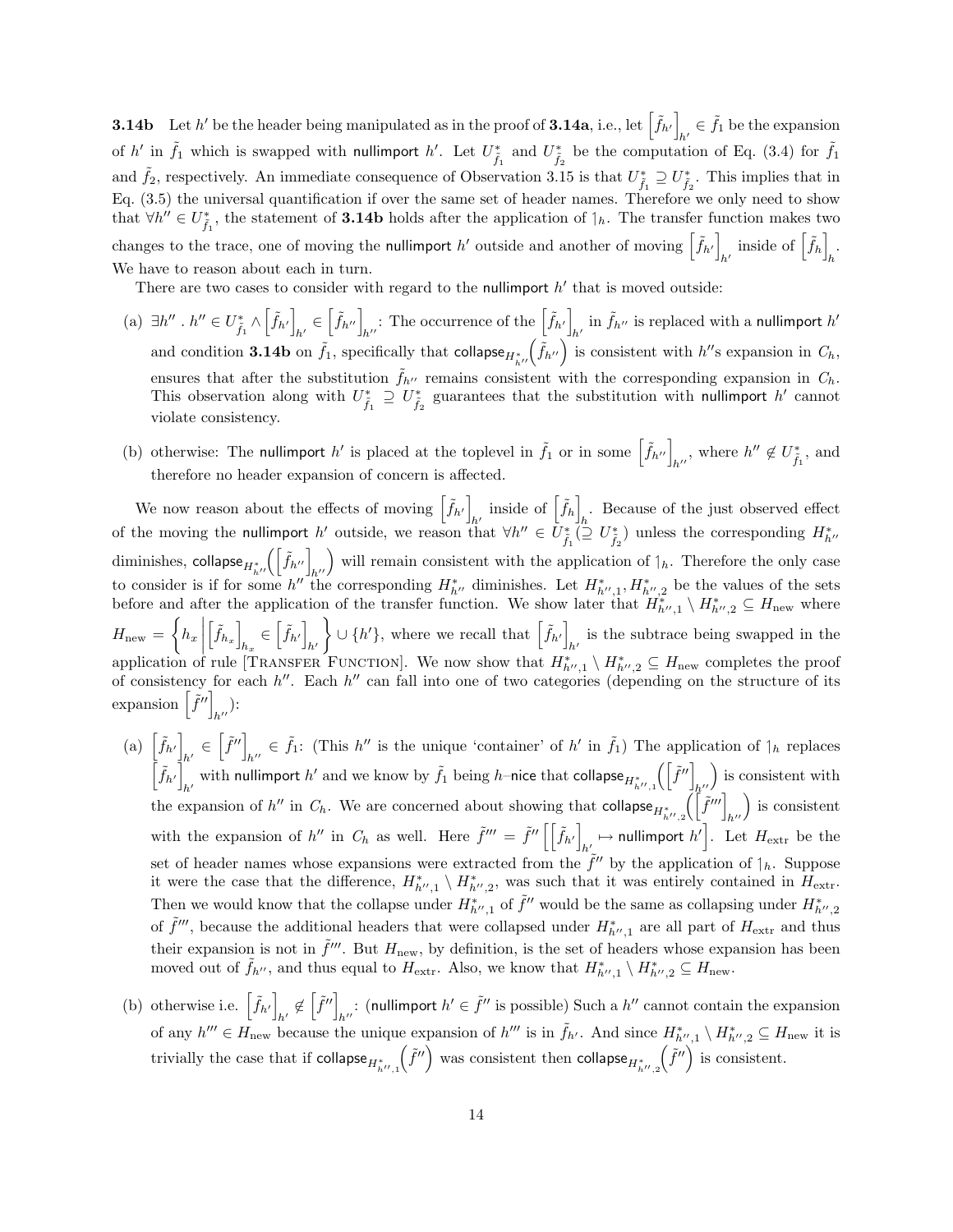**Subproof for**  $H^*_{h'',1} \setminus H^*_{h'',2} \subseteq H_{\text{new}}$  We forget the restriction for the time being and from Eq. (3.4) and (3.5) observe that  $U_{\tilde{f}_1}^* \setminus U_{\tilde{f}_2}^*$  is of the form  $(C_1 \setminus I_1) \setminus (C_2 \setminus I_2)$ , where  $C_i$  and  $I_i$  are the terms  $\text{close}_{\tilde{f}_i}$   $\left(H_{\tilde{f}_i}\right)$ and  $\left\{h'\middle|\text{import }h' \in \tilde{f}_{h,i}; \left[\tilde{f}_{h,i}\right]_{h} \in \tilde{f}_{i}\right\}$ , respectively. With de-morgans law and distributing the intersection we can see it as  $((C_1 \setminus C_2) \setminus I_1) \cup ((I_2 \setminus I_1) \cap C_1))$ . Therefore  $U^*_{\tilde{f}_1} \setminus U^*_{\tilde{f}_2} \subseteq (C_1 \setminus C_2) \cup (I_2 \setminus I_1)$  and if we show subsumption by  $H_{\text{new}}$  and argue about the restriction then we will be done. We examine the two differences in turn.

We start by examining the term corresponding to  $I_2 \setminus I_1$  and show that  $I_2 \setminus I_1 \in H_{\text{new}}$ .  $I_2 \setminus I_1$  is the number of import statements added to  $\left[\tilde{f}_{h}\right]$ . Then it is trivially true that all the added imports are due to  $h$ the ones in  $\left[\tilde{f}_{h'}\right]$ . But this is exactly the set  $H_{\text{new}}$ .

Now we examine the term corresponding to  $C_1 \setminus C_2$  and show that  $C_1 \setminus C_2 \in H_{\text{new}}$ . But the difference is at most the header, h', being swapped, i.e.  $\text{close}_{\tilde{f}_1}\left(H_{\tilde{f}_1}\right) \setminus \text{close}_{\tilde{f}_2}\left(H_{\tilde{f}_2}\right) \subseteq \{h'\}.$  This can easily be inferred from the observations on what an application of  $\frac{1}{h}$  means in terms of the nullorder tree in the proof of the previous lemma. Therefore again,  $C_1 \setminus C_2$  is contained in  $H_{\text{new}}$ .

Lastly, observe that if we discount consideration of headers that were deleted,  $\mathcal{A}_h$  is order preserving. In other words, if  $h_1$  and  $h_2$  appear in both  $U^*_{\tilde{f}_1}$  and  $U^*_{\tilde{f}_2}$  then they appear in the same order in both. This is formally proved in Observation 3.15. This is easy to see using the argument above about what an application of  $\vert_h$  means in terms of the nullorder tree. It is then trivial to observe that for any h'' that appears in both  $U^*_{\tilde{f}_1}$  and  $U^*_{\tilde{f}_2}$ , if  $U^*_{\tilde{f}_1} \setminus U^*_{\tilde{f}_2} \subseteq H_{\text{new}}$  then  $U^*_{\tilde{f}_1}|_{\langle h''} \setminus U^*_{\tilde{f}_2}|_{\langle h''} \subseteq H_{\text{new}}$ .

In the proof of the following we will use the notion of a statement  $\tilde{s} \in \tilde{f}$  corresponding to another statement  $s \in \mathcal{F}(h)$  for some particular h which is expanded in f. Since each h has a unique expansion,  $s \in \mathcal{F}(h)$  is either preprocessed in a unique location or is not preprocessed at all. In case it is preprocessed then the unique location where that happens,  $\tilde{s}$ , is the place that *corresponds* to s. Thus, a set of statements that are preprocessed are in one to one correspondence with statements in the trace.

Another notion that we will employ is that of a statement being *reachable* from a particular portion of a trace by which we mean the following: Suppose there is a trace  $\tilde{f} = \tilde{f}_a$ ,  $\tilde{f}_b$  then statement  $s \in \tilde{f}$  is reachable from  $\tilde{f}_b$  if  $s \in \tilde{f}_b$  or if there exists nullimport  $h \in \tilde{f}_b$  such that if we go to  $\left\lceil \tilde{f}_h \right\rceil$  $\tilde{f}_h \in \tilde{f}$  and then examine  $\tilde{f}_h$  and keep doing this iteratively then we will reach s. Notice that  $\left[\tilde{f}_h\right]$ necessarily occurs before nullimport  $h$  in the trace and therefore we always traverse towards the front of the trace.

**Lemma 3.17** If  $\Delta_0$ ;  $\mathcal{F} \vdash \mathcal{R}_3(f)$  and there are fragment reductions as follows:

$$
\mathcal{F} \vdash \langle \cdot; \cdot; \Delta_0; f \rangle \longrightarrow^* \left\langle \tilde{f}_x \left[ \tilde{f}_h \right]_h \tilde{f}_y; \mathcal{I}_{\tilde{f}}; \Delta; \cdot \right\rangle \tag{3.6}
$$

$$
\mathcal{F} \vdash \langle \cdot; \cdot; \Delta_0; f \rangle \longrightarrow^* \left\langle \tilde{f}', \text{import } h'; \mathcal{I}_{\tilde{f}, h'}; \Delta'; f' \right\rangle \longrightarrow^* \left\langle \tilde{f}' \left[ \tilde{f}_{h'} \right]_{h'}; \mathcal{I}'_{\tilde{f}, h'}; \Delta'_2; f'_2 \right\rangle
$$
(3.7)

$$
\mathcal{F} \vdash \langle \cdot; \cdot; \Delta_0; \mathcal{F}(h), \text{end } h \rangle \longrightarrow^* \left\langle \tilde{f}_{C_h}, \text{import } h'; \mathcal{I}_{C_h, h'}; \Delta''; f'' \right\rangle \tag{3.8}
$$

Let  $\tilde{f} = \tilde{f}_x \left[ \tilde{f}_h \right]$  $\tilde{f}_y$  and let  $H_{h'}^*$  be as defined by Eq. 3.5 in Definition 3.14b, i.e.:

$$
H = \langle h' | \text{nullimport } h' \in \tilde{f}_h \rangle
$$
  
\n
$$
U^* = \text{close}_{\tilde{f}}(H) \setminus \left\{ h' | \text{import } h' \in \tilde{f}_h \right\}
$$
  
\n
$$
H^*_{h'} = U^*|_{< h'}
$$

then  $\mathcal{I}_{C_h,h'} \subseteq H_{h'}^* \cup \mathcal{I}_{\tilde{f},h'} \cup H_x$ , for some  $H_x$  such that  $\forall x \in H_x$ .  $\left[\tilde{f}_x\right]$  $\mathbf{z} \notin \left[ \tilde{f}_{h'} \right]$  $h'$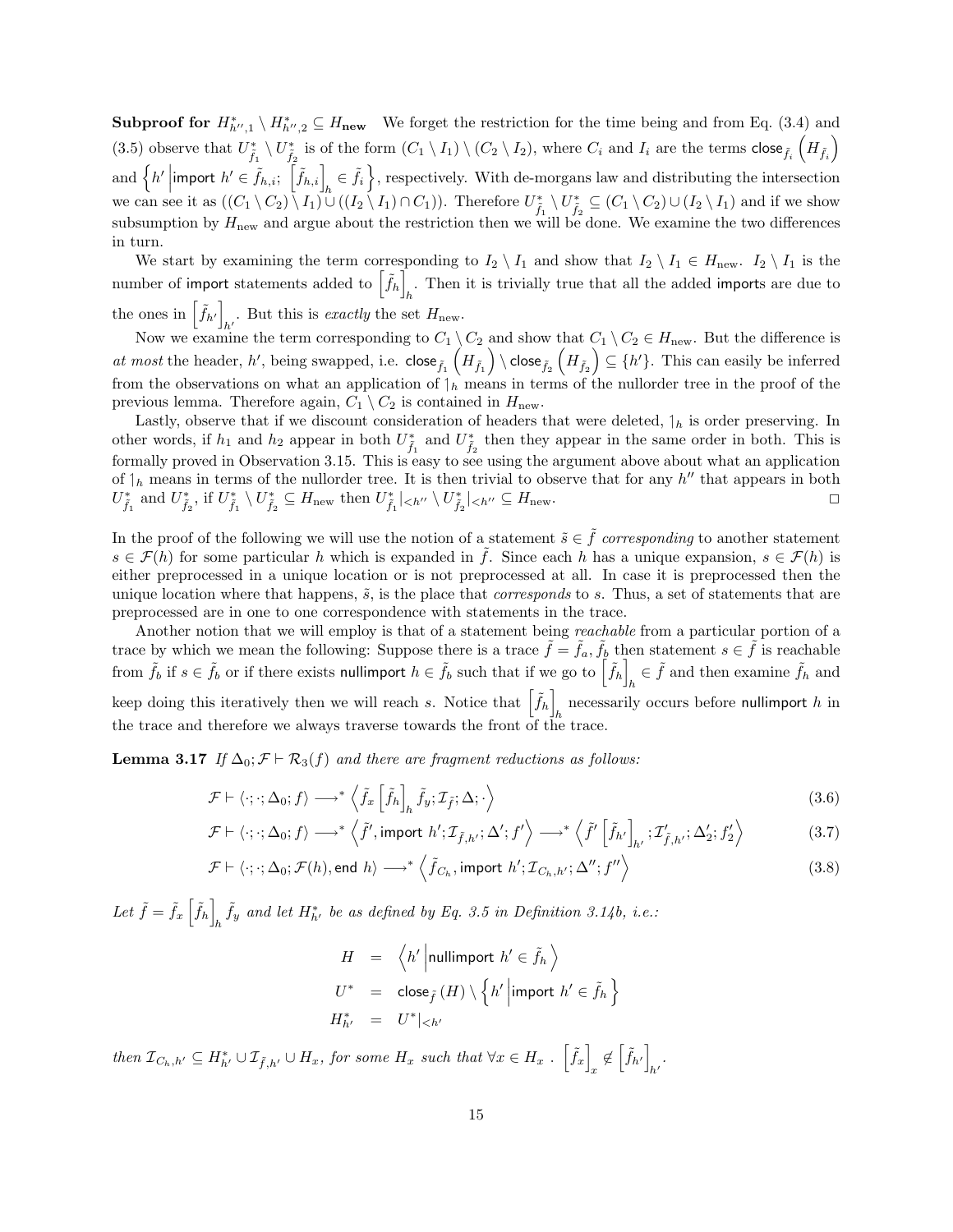**Proof** By the arguments made in previous lemma we know that under  $\Delta_0$ ;  $\mathcal{F} \vdash \mathcal{R}_3(f)$  and  $h \in \mathcal{I}_{\tilde{f}}$  it is the case that each statement preprocessed in  $C_h$  is also preprocessed in  $\tilde{f}$ . Then let us start by examining the cases for the relative positioning of import h' (Eq. (3.7)) with respect to  $\tilde{f}_x$ ,  $\tilde{f}_h$  and  $\tilde{f}_y$  (Eq. (3.6)), which we can do because they both occur in the same preprocessing: (a) import  $h' \in \tilde{f}_x$ : possible but to avoid recursion (import h' is seen inside of  $\tilde{f}_h$  since it is seen inside of  $C_h$ ), we need it to close before h starts. (b) import  $h' \in \tilde{f}_h$ : certainly possible, but means that it would have to close inside as well. (c) import  $h' \in \tilde{f}_y$ : Not possible because the import h' inside of  $\tilde{f}_h$  is seen and therefore this situation would violate strict well formedness. Therefore the possible structures for  $\hat{f}$  are:

(a)  $\tilde{f}_x$  $\widetilde{\tilde{f}_{p}\left[\tilde{f}_{h'}\right]_{\ldots}\tilde{f}_{q}}$  $\tilde{f}_q$  $\left[\tilde{f}_h\right]_h$  $\left[\tilde{f}_r,$  nullimport  $h' \dots \right]_h$   $\tilde{f}_y$ : In this case we need to argue that if  $h'' \in \mathcal{I}_{C_h,h'}$  then  $h'' \in$  $\mathcal{I}_{\tilde{f},h'}\cup H_{h'}^*\cup H_x$ .  $h''\in \mathcal{I}_{C_h,h'}$  implies that import  $h''\in \tilde{f}_{C_h}$  which means that the corresponding import  $h''$ is reached before import  $h'$  is preprocessed. The import  $h'$  statement reduces to the nullimport  $h'$  as shown and therefore import  $h''$  is reduced in the production of the trace before nullimport  $h'$ , i.e. in  $(\tilde{f}_p \tilde{f}_{h'} \tilde{f}_q \tilde{f}_r)$ . Also, import  $h''$  has to be reachable from  $\tilde{f}_r$  because import  $h'' \in \tilde{f}_{C_h}$ . Since  $h''$  is preprocessed before nullimport  $h'$ , we now worry about which particular trace it appears in. If it appears in  $\tilde{f}_p$  then  $h'' \in \mathcal{I}_{\tilde{f},h'}$  (and also  $H_x$ ), and we are done. If it appears in  $\tilde{f}_q$  or  $\tilde{f}_r$ then  $h'' \in H_x$  and we are done. The last case is of it appearing in  $\tilde{f}_{h'}$ . As seen at the end of the last paragraph, import h'' is reachable from  $\tilde{f}_r$  because import  $h'' \in \tilde{f}_{C_h}$ . But for  $h''$  to appear strictly before nullimport h'' it has to be the case that a nullimport h'' is reachable from  $\tilde{f}_r$ . Therefore,  $h'' \in H_{h'}^*$ . To better see the last argument, it can be easily seen that a structure of the form  $\left[\ldots\left[\ldots\right]_{h'},\ldots\right]_{h'}\tilde{f}'_q\left[\tilde{f}'_r,\text{nullimport }h'\ldots\right]_h$ , where  $\tilde{f}'_q$  and  $\tilde{f}'_r$  do not contain a reference to  $h''$  cannot

lead to  $h''$  being reachable from  $\tilde{f}'_r$ .

(b)  $\tilde{f}_x$  $\left[\tilde{f}_h\right]_h$  $\left[\ldots\left[\tilde{f}_{h'}\right]\ldots\right]$  $\left[\hat{f}_h, \ldots\right]_h$   $\tilde{f}_y$ : Since all import h' statements seen in  $C_h$  are also seen in  $\tilde{f}_h$ . Therefore if  $\left[\tilde{f}_{h'}\right]$  $\tilde{h}_h \in \tilde{f}_h$  then it has to be the case that it is the expansion of the first import  $h'$ , which was expactly the one that expanded in  $C_h$ . So the expansion of h' is at exactly the location as it was in  $C_h$  and therefore it will follow that  $\mathcal{I}_{C_h,h'} \subseteq \mathcal{I}_{\tilde{f},h'}$ . We have inclusion instead of equality because the set of includes seen might not be empty at the end of preprocessing for  $\tilde{f}_x$ .

 $\Box$ 

**Lemma 3.18** If 
$$
\mathcal{F} \vdash \langle \cdot; \cdot; \Delta_0; f \rangle \longrightarrow^* \langle f; \mathcal{I}; \Delta; \cdot \rangle
$$
 and  $\Delta_0; \mathcal{F} \vdash \mathcal{R}_3(f)$  then  $\forall h \in \mathcal{I}$ .  $\tilde{f}$  is h-nice.

**Proof** There are two conditions for  $\tilde{f}$  to be h–nice. We prove each in turn:

**3.14a** Let  $f_1 = f$  and  $f_2 = \mathcal{F}(h)$ , end h. Refering back to Lemma 3.10,  $\mathcal{I}_a = \emptyset$ ,  $\tilde{f}_a = \cdot$  and by  $h \in \mathcal{I}$  we have that  $\mathcal{I}_x$  is well defined and hence vacuously,  $\mathcal{I}_a \subseteq \mathcal{I}_x$ . Also,  $\Delta_0; \mathcal{F} \vdash \mathcal{R}_3(f_1)$  holds by assumption and the last assumption is trivially satisfied by the fact that  $\tilde{f}_a = \cdot$ . Therefore the consequence,  $\tilde{f}_h$  is consistent with  $C_h$ , in Eq. (3.10), holds.

**3.14b** For a given  $h \in \mathcal{I}$ , we consider an arbitrary  $h' \in U^*$  as defined in Eq. (3.5). Let us use  $\mathcal{I}_{C_h}$  and  $\mathcal{I}_{\tilde{f}}$ to indicate the includes that were seen upto the point of encountering the first import  $h'$  in the respective preprocessings. And let  $\left[\tilde{f}_1\right]$  $\hat{f}_{h'} \in \tilde{f}$  and  $\left[\tilde{f}_2\right]_h$  $C_h \in C_h$  be the expansions of h' is the traces as indicated.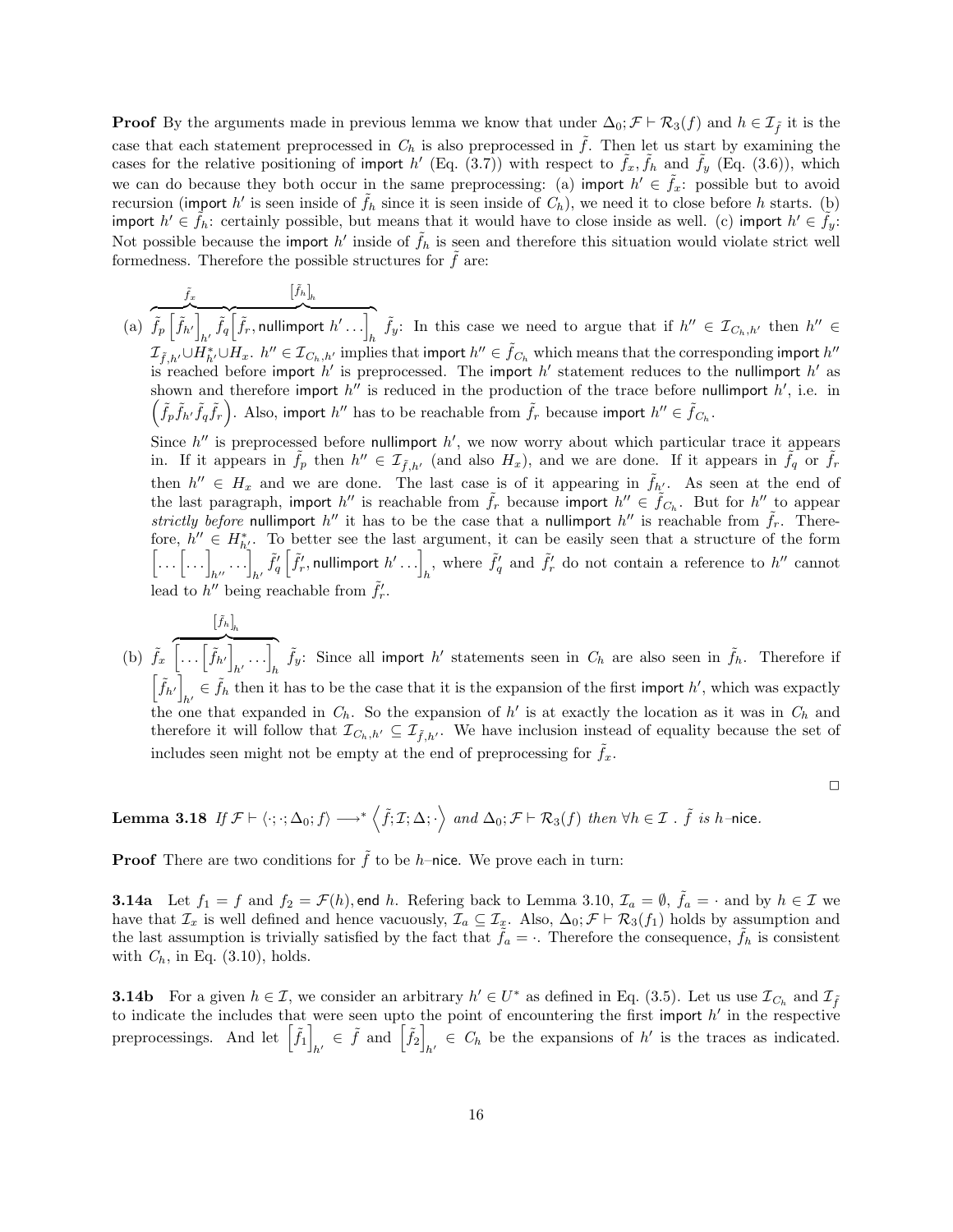Formally,

$$
\begin{array}{ccc}\mathcal{F}\vdash \langle\cdot;\cdot;\Delta_0;f\rangle & \longrightarrow^* & \left\langle \tilde{f}_a,\text{import } h';\mathcal{I}_{\tilde{f}};\Delta_a;f_a\right\rangle \longrightarrow^* \left\langle \tilde{f}_a,\left[\tilde{f}_1\right]_{h'};\mathcal{I}_b;\Delta_b;f_b\right\rangle\\ \mathcal{F}\vdash \left\langle\cdot;\cdot;\Delta_0;\mathcal{F}(h),\text{end }h\right\rangle & \longrightarrow^* & \left\langle \tilde{f}_x,\text{import } h';\mathcal{I}_{C_h};\Delta_x;f_x\right\rangle \longrightarrow^* \left\langle \tilde{f}_x,\left[\tilde{f}_2\right]_{h'};\mathcal{I}_y;\Delta_y;f_y\right\rangle\end{array}
$$

We cannot directly ensure that  $\mathcal{I}_{C_h} \subseteq \mathcal{I}_{\tilde{f}}$  (which is the  $\mathcal{I}_a \subseteq \mathcal{I}_x$  condition that we need for Eq.(3.10)). But if we let  $H_{h'}^*$  be the include names ahead of h' and let  $H_x$  be an arbitrary set of headers names whose expansion does not appear in  $\tilde{f}_1$ , both as defined in Eq. (3.5) and exactly as in Lemma 3.17, then the lemma states that  $\mathcal{I}_{C_h} \subseteq H_{h'}^* \cup \mathcal{I}_{\tilde{f}} \cup H_x$ . Also,  $\Delta_0; \mathcal{F} \vdash \mathcal{R}_3(f_1)$  holds by assumption. By the fact that  $h' \in U^*$ , we know that the expansion of h' appears before the expansion of h in  $\tilde{f}$  and  $\Delta_0$ ;  $\mathcal{F} \vdash \mathcal{R}_3(\tilde{f})$  ensure that all changes in the expansion of h are disjoint from the uses in the expansion of  $h'$ . And therefore the last assumption holds. Therefore, by Corollary 3.13,  $\mathop{\sf collapse}\nolimits_{H^*_h\cup H_x}$  $(\tilde{f}_1)$  is consistent with  $\tilde{f}_2$ . And by the definition of  $H_x$ and Corollary 3.12 we get that  $\mathop{\sf collapse}\nolimits_{H^*_{h'}}$  $(\tilde{f}_1)$  is consistent with  $\tilde{f}_2$ .

**Definition 3.19 (Distance of**  $\tilde{f}$  **from h)** Let  $U^*$  be as defined by Eq. (3.4) in Definition 3.14. Then the import distance,  $\delta_h(\tilde{f})$  of a trace  $\tilde{f}$  from a header h is

$$
\delta_h\left(\tilde{f}\right) = \begin{cases}\n|U^*| & \text{import } h \in \tilde{f}, \\
0 & \text{otherwise}\n\end{cases}
$$
\n(3.9)

**Lemma 3.20** If  $\tilde{f}_1 \parallel_h \tilde{f}_2$  and  $\delta_h \left( \tilde{f}_1 \right) = d$  then  $\delta_h \left( \tilde{f}_2 \right) \leq d-1$ .

**Proof** Trivial by observation on the definitions of the distance function  $(Eq. (3.9))$  and that of  $U^*$  (Eq.  $(3.4)$ ) and the operation performed by  $\downarrow_h$ .

**Lemma 3.21** If  $\delta_h(\tilde{f}) \neq 0$  then  $\mathcal{L}_h$  can take a step.

**Proof** Since  $\delta_h(\tilde{f}) \neq 0$  implies by definition that there is at least one element in  $U^*$ . Suppose  $h'$  be one of those elements. From the definition of  $U^*$  (Eq. (3.4)) we know that this implies that  $\left[\tilde{f}_{h'}\right]$  $h' \notin \left[\tilde{f}_h\right]_k$  $h$ , while there is some h'' for which nullimport  $h'' \in \tilde{f}_h$  and which makes nullimport h' reachable (because that is the only way h' can be in  $\operatorname{close}_{\tilde{f}}(H)$ ). If  $\left[\tilde{f}_{h''}\right]_{h''} \notin U^*$  then by the fact that nullimport  $h'' \in \tilde{f}_h$  we know that  $\left[\tilde{f}_{h''}\right]_{h} \in \tilde{f}_h$ . This implies that the nullimport statement for all its children is in  $\tilde{f}_h$ . We can keep repeating this argument (and coming down the nullorder tree) until we hit h' or an ancestor,  $h_a$ , of h' for which the nullimport  $h_a$  is in  $\tilde{f}_h$  and  $\left[\tilde{f}_{h_a}\right]$ is outside. It has to be the case that the expansion for  $h_a$  is ahead of  $h_a$  $\tilde{f}_h$ . Therefore we know that there is at least one, if not more, header names which satisfies the structure requirements in [TRANSFER FUNCTION]. If there are more then there has to be a first for which the rule can be applied.  $\Box$ 

Lemma 3.22  $\,$   $I\!f$  import  $\,h\in\tilde f\,$  and  $\delta_h\left(\tilde f\right)=0\,$  and  $\tilde f\,$  is  $h$  –nice then  $\tilde f=\tilde f_a\, [C_h]_h\,\tilde f_b.$ 

**Proof** From  $\tilde{f}$  is *h*-nice we know that  $\tilde{f} = \tilde{f}_a \left[ \tilde{f}_h \right]$  $h \tilde{f}_b$  where  $\tilde{f}_h$  is consistent with  $C_h$ . Then from the condition for consistency, we know that either  $\tilde{f}_h = C_h$  or  $\exists h'$  such that  $\tilde{f}_h = \tilde{f}_{1a}$ , nullimport  $h', \tilde{f}_{1b}$  and  $C_h = \tilde{f}_{2a}$ , import  $h', \tilde{f}'_h$ , end  $h', \tilde{f}_{2b}$ , where  $\tilde{f}_{1a}, \tilde{f}_{1b}$  are consistent with  $\tilde{f}_{2a}, \tilde{f}_{2b}$  respectively. We show by contradiction that the latter cannot happen.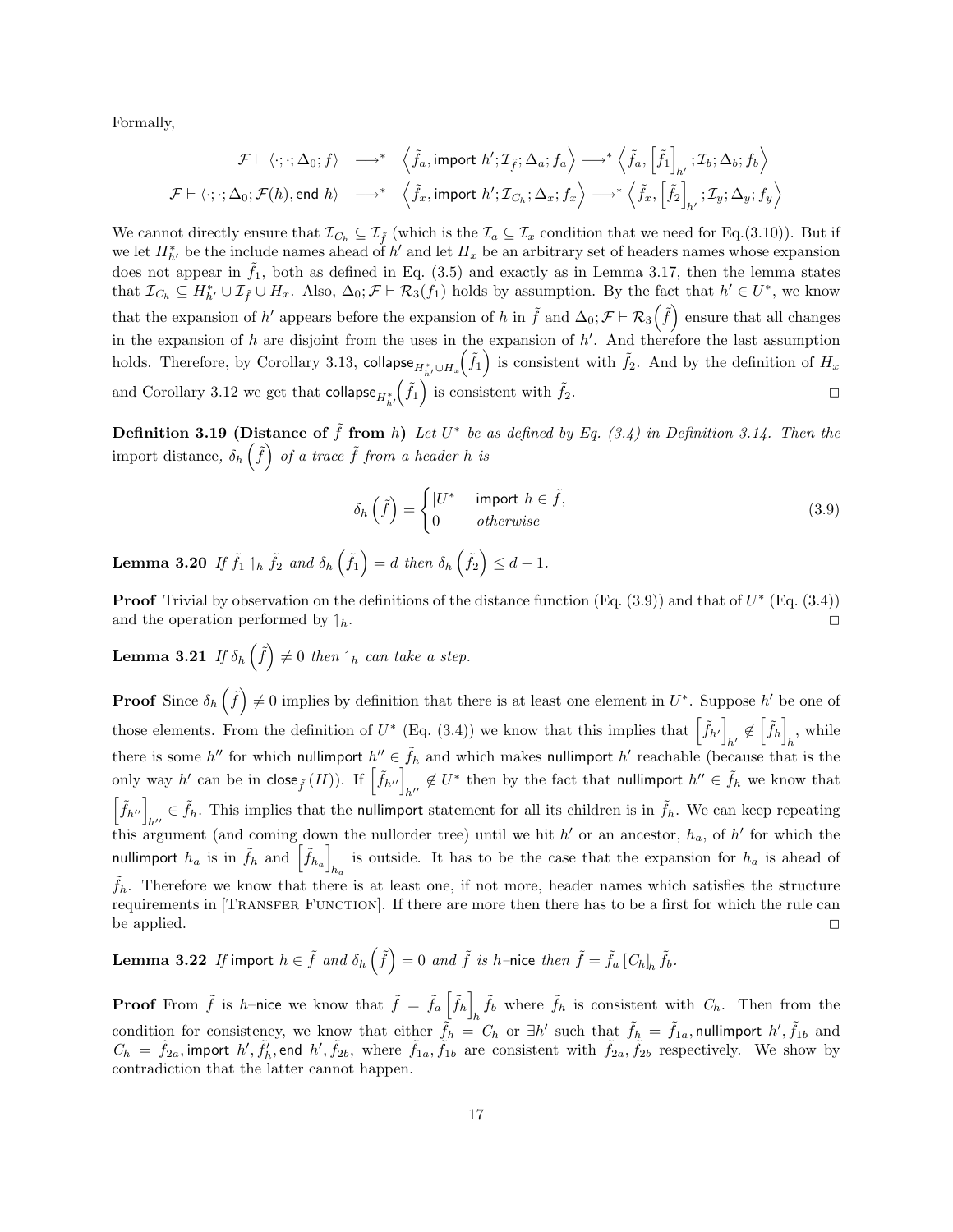Since import  $h \in \tilde{f}$ , the first case in Eq. (3.9) applies. From  $\delta_h(\tilde{f}) = 0$  and nullimport  $h' \in \tilde{f}_h$  we infer, from Eq. (3.3) and (3.4), that  $h' \in H$  which implies  $h' \in \text{close}_{\tilde{f}}(H)$  and therefore import  $h' \in \tilde{f}_h$ . import  $h' \in \tilde{f}_h$  means that one of  $\tilde{f}_{1a}$  or  $\tilde{f}_{1b}$  contains import h'. Because of well formedness we know that there is a unique expansion of h' and therefore a single occurrence of import h' in  $C_h$ . Therefore  $\tilde{f}_{2a}$  and  $\tilde{f}_{2b}$ , cannot contain an import h; which implies that consistency of the enclosing subtraces is not possible and hence the contradiction.

 $\Box$ 

#### Lemma 3.23 (Consistent Interpretation) If

- the fragment reduces:  $\mathcal{F} \vdash \langle \cdot; \cdot; \Delta_0; f \rangle \longrightarrow^* \langle \tilde{f}; \mathcal{I}; \Delta; \cdot \rangle$  and  $\langle A_{\emptyset}; \tilde{f} \rangle \longrightarrow^* \langle A; \cdot \rangle$
- there is order independence:  $\Delta_0; \mathcal{F} \vdash \mathcal{R}_3(f)$
- there exists an import of h in the reduction: import  $h \in f$

• If 
$$
f_h = \mathcal{F}(h)
$$
, end h and  $\mathcal{F} \vdash \langle \cdot; \cdot; \Delta_0; f_h \rangle \longrightarrow^* \langle \tilde{f}_h; \mathcal{I}_h; \Delta_h; \cdot \rangle$  and  $\langle A_\emptyset; \tilde{f}_h \rangle \longrightarrow^* \langle A_h; \cdot \rangle$ 

then  $\mathcal{A}_h \subseteq \mathcal{A}$ .

**Proof** From Lemma 3.18 we know that  $\Delta_0$ ;  $\mathcal{F} \vdash \mathcal{R}_3(f)$  then  $\forall h$  . import  $h \in \tilde{f}$ .  $\tilde{f}$  is h–nice. Then by Lemma 3.16 we know that the traces obtained by repeated applications of  $\mathcal{A}_h$  remain h–nice. Suppose  $\delta_h(\tilde{f})=d$  then by Lemma 3.20 we know that at most d applications suffice to obtain  $\tilde{f}'$  such that  $\delta_h(\tilde{f}')=$ 0. By Lemma 3.22 we know that  $\tilde{f}' = \tilde{f}_a [C_h]_h \tilde{f}_b$ . Let  $\langle A_\emptyset; \tilde{f}' \rangle \longrightarrow^* \langle A_{\tilde{f}'}; \cdot \rangle$ , then from Corollary 3.5 we know that  $\mathcal{A} = \mathcal{A}_{\tilde{f}}$ . Also from Lemma 3.6 we know that  $\mathcal{A}_h \subseteq \mathcal{A}_{\tilde{f}}(= \mathcal{A})$ 

# 4 Consistent Typing and Type Safe Linking

Given the lemma of consistent interpreation from the previous section, we can now show that if two fragments satisfy the conditions of [RULE 1] and the commonly-included header is order-independent, then any symbol exported by one and imported by the other has the same type in both.

**Lemma 4.1 (Consistent Typing)** Let fragment  $f_e$  export g and let fragment  $f_i$  import g, and let both  $f_e$ and  $f_i$  include a common header fragment  $f_h(=\mathcal{F}[h])$  that declares the variable:

$$
\Delta; \mathcal{F} \vdash f_e \leadsto \mathcal{A}_e; \mathcal{I}_e, \quad g \in \mathcal{A}_e^E, \quad h \in \mathcal{I}_e \n\Delta; \mathcal{F} \vdash f_i \leadsto \mathcal{A}_i; \mathcal{I}_i, \quad g \in \mathcal{A}_i^I, \quad h \in \mathcal{I}_i \n\Delta; \mathcal{F} \vdash f_h \leadsto \mathcal{A}_h; \mathcal{I}_h, \quad g \in \mathcal{A}_h^D
$$

Then if

$$
\Delta_0; \mathcal{F} \vdash f_e \stackrel{comp}{\longrightarrow} O_e \quad \Delta_0; \mathcal{F} \vdash \mathcal{R}_3(f_e) \Delta_0; \mathcal{F} \vdash f_i \stackrel{comp}{\longrightarrow} O_i \quad \Delta_0; \mathcal{F} \vdash \mathcal{R}_3(f_i)
$$

all hold, then  $\mathcal{A}_h^N(g) = \mathcal{A}_e^N(g) = \mathcal{A}_i^N(g)$ , i.e., g maps to the same type in each fragment.

**Proof** By assumption, preprocessing  $f_e$  and  $f_i$  will eventually preprocess the statement  $s =$  include h. Thus we have:

$$
\mathcal{F} \vdash \langle \circ; \mathcal{A}_{\emptyset}; \Delta; f_e \rangle \longrightarrow^* \langle h_{1e}; \mathcal{A}_{1e}; \Delta_{1e}; (s, f_{2e}) \rangle \n\mathcal{F} \vdash \langle h_{1e}; \mathcal{A}_{1e}; \Delta_{1e}; (s, f_2) \rangle \longrightarrow^* \langle h_{1e}; \mathcal{A}_{2e}; \Delta_{2e}; f_{2e} \rangle \n\mathcal{A}_{2e} \subseteq \mathcal{A}_{e}
$$

Then by Lemma 3.23, we have  $\mathcal{A}_h^N \subseteq \mathcal{A}_{2e}^N$ . But then since  $\mathcal{A}_{2e}^N \subseteq \mathcal{A}_{e}^N$ , we have  $(g \mapsto \mathcal{A}_{h}^N(g)) \in \mathcal{A}_{e}^N$ . The by [COMPILE], we have  $\vdash A_e^N$ , and therefore  $A_e^N(g) = A_h^N(g)$ . Similarly we can show that  $A_i^N(g) = A_h^N(g)$ , because  $f_i$  included the same file.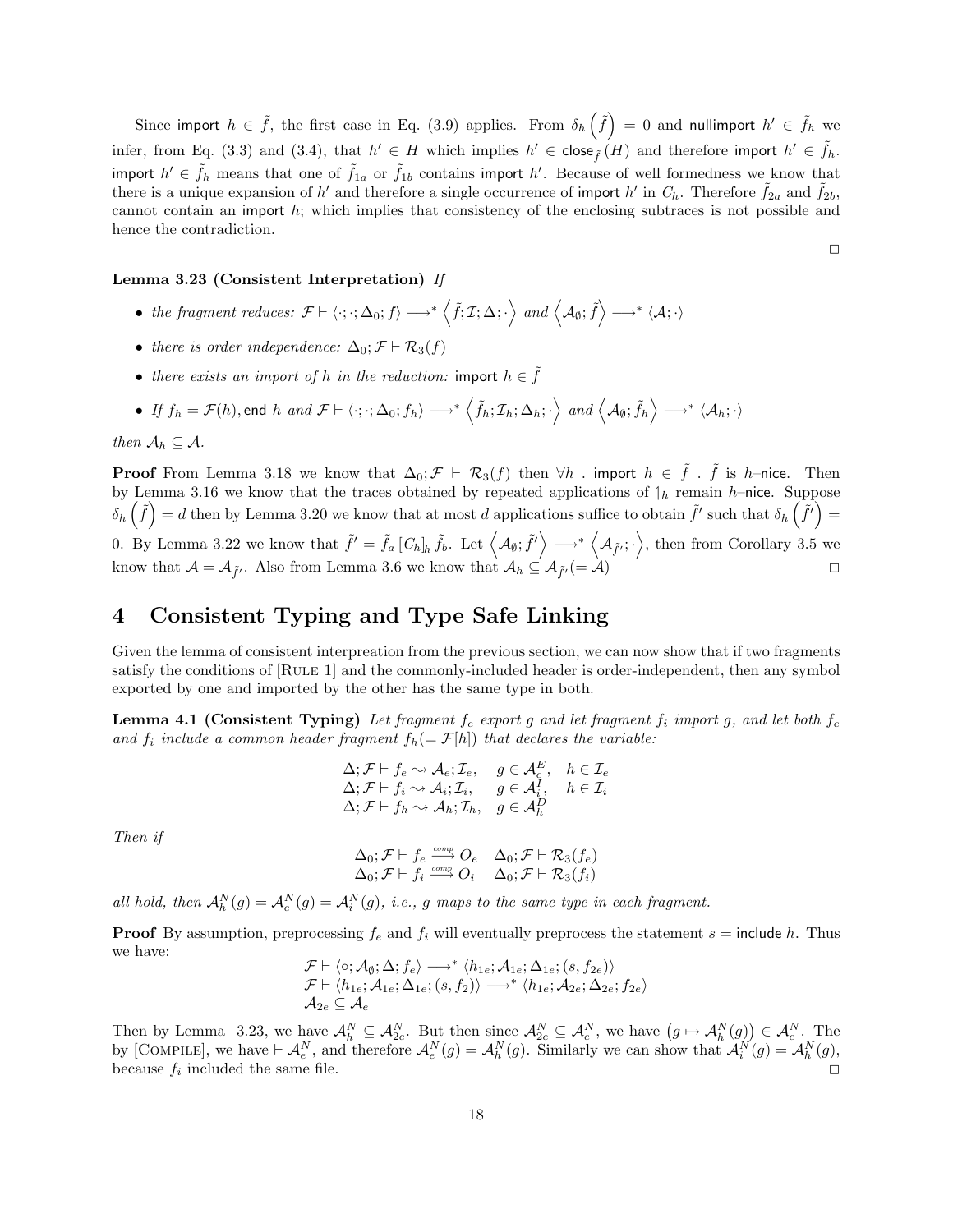**Theorem 4.2 (Type-Safe Linking)** Suppose  $\Delta_0$ ;  $\mathcal{F} \vdash \mathcal{R}(\mathcal{P})$ , and suppose  $\Delta_0$ ;  $\mathcal{F} \vdash \mathcal{P} \stackrel{comp}{\longrightarrow} [\emptyset \Rightarrow H_{\mathcal{P}} : \Psi_{EP}]$ . Also suppose that for any  $f_i, f_j \in \mathcal{P}$  that are distinct  $(i \neq j)$ , it is the case that

$$
\Delta_0; \mathcal{F} \vdash f_i \stackrel{comp}{\longrightarrow} [\Psi_{Ii} \Rightarrow H_i : \Psi_{Ei}]
$$
  
\n
$$
\Delta_0; \mathcal{F} \vdash f_j \stackrel{comp}{\longrightarrow} [\Psi_{Ij} \Rightarrow H_j : \Psi_{Ej}]
$$
  
\n
$$
\Delta_0; \mathcal{F} \vdash [\Psi_{Ii} \Rightarrow H_i : \Psi_{Ei}] \circ [\Psi_{Ij} \Rightarrow H_j : \Psi_{Ej}] \stackrel{comp}{\longrightarrow} O_{ij}
$$

Then

$$
\vdash [\Psi_{Ii} \Rightarrow H_i : \Psi_{Ei}] \text{ link } [\Psi_{Ij} \Rightarrow H_j : \Psi_{Ej}] \sim O_{ij}
$$

**Proof** By assumption [LINK] holds. Observe that the linked file form  $(O_{ij})$  in [LINK] is the same as in [MTAL<sub>0</sub>-Obj], so we just need to show the hypotheses of this rule. To show  $[MTAL_0-OBJ]$ , we first need to show each object file is well-formed, which follows by Lemma 2.7. The last premise of  $[MTAL_0-OBJ]$ , disjointness of the domains of  $H_i$  and  $H_j$ , is the same as the premise of [LINK], so that also holds. Thus we only need to show link compatibility, or  $\vdash [\Psi_{Ii} \Rightarrow H_i : \Psi_{Ei}] \stackrel{\text{lc}}{\leftrightarrow} [\Psi_{Ij} \Rightarrow H_j : \Psi_{Ej}]$ . We show each premise of  $[MTAL_0-LC]$  in turn.

- dom  $(\Psi_{E_i}) \cap$  dom  $(\Psi_{E_i}) = \emptyset$ . Notice dom  $(\Psi_{E_i}) = E_i$  by [COMPILE] and  $E_i \subseteq$  dom  $(H_i)$ , which we observe holds because the rules in Figure 7 and Figure 9 only add symbols to E that are also added to dom (H) (see rule [LET]). Similarly, dom  $(\Psi_{Ej}) = E_j \subseteq \text{dom}(H_j)$ . Then since by [LINK] we have dom  $(H_i) \cap \text{dom}(H_j) = \emptyset$ , we have dom  $(\Psi_{E_i}) \cap \text{dom}(\Psi_{E_j}) = \emptyset$ .
- $\Psi_{Ii} \sim \Psi_{Ej}$ . By assumption, we have  $\Delta_0; \mathcal{F} \vdash \mathcal{R}(\mathcal{P})$ . Thus by [ALL], we have in particular

$$
\Delta_0; \mathcal{F} \vdash \mathcal{R}_1(f_i, f_j) \n\Delta_0; \mathcal{F} \vdash \mathcal{R}_3(f_i) \quad \Delta_0; \mathcal{F} \vdash \mathcal{R}_3(f_j)
$$

Let  $A_i$  and  $A_j$  are the accumulators from the preprocessing of  $f_i$  and  $f_j$ , respectively. Now consider some g in dom  $(\Psi_{I_i}) \cap \text{dom}(\Psi_{E_j})$ . Then we have  $g \in \mathcal{A}_i^{\overline{I}}$  and  $g \in \mathcal{A}_j^{\overline{E}}$ . Further, by [RULE 1] we have  $\Delta_0; \mathcal{F} \vdash g \stackrel{\text{decl}}{\longleftarrow} \mathcal{I}_i \cap \mathcal{I}_j$ . Then by [SYM-DECL] there exists some  $h \in \mathcal{I}_i \cap \mathcal{I}_j$  such that  $\Delta; \mathcal{F} \vdash$  $\mathcal{F}(h) \sim \mathcal{A}; \mathcal{I}_h$  and  $g \in \mathcal{A}^D$ . Then we can apply Lemma 4.1 to yield  $\mathcal{A}_i^N(g) = \mathcal{A}_j^N(g)$ . But then we have  $\Psi_{Ii}(g) = \Psi_{Ej}(g)$  by [COMPILE], and therefore  $\vdash \Psi_{Ii} \sim \Psi_{Ej}$  holds.

- $\vdash \Psi_{I_i} \sim \Psi_{E_i}$ . Symmetric argument to the previous case.
- $\Psi_{Ii} \sim \Psi_{Ij}$ . Let us consider some  $g \in \text{dom}(\Psi_{Ii}) \cap \text{dom}(\Psi_{Ij})$ . Then we assume that  $\exists f_k \in \mathcal{P}$  s.t.  $\Delta_0; \mathcal{F} \vdash f_k \stackrel{\text{comp}}{\longrightarrow} [\Psi_{Ik} \Rightarrow H_k : \Psi_{Ek}]$  and  $g \in E_k$ , i.e., we assume that some fragment exports the symbol g, because we assumed the fully-compiled program had no unresolved symbols. Then by the same argument as the previous two cases we can conclude  $\vdash \Psi_{Ii} \sim \Psi_{Ek}$  and  $\vdash \Psi_{Ij} \sim \Psi_{Ek}$ , since the CMOD rules hold for the whole program. Then we have  $\Psi_{Ek}(g) = \Psi_{li}(g)$  and  $\Psi_{Ek}(g) = \Psi_{lj}(g)$ , and therefore  $\Psi_{Ii}(g) = \Psi_{Ij}(g).$

$$
\Box
$$

# 5 Information Hiding

First, we can prove that any symbol not in a header file is never imported, and thus is private.

Theorem 5.1 (Global Variable Hiding)  $Suppose \Delta_0; \mathcal{F} \vdash \mathcal{R}(\mathcal{P}), suppose \Delta_0; \mathcal{F} \vdash \mathcal{P} \stackrel{comp}{\longrightarrow} [\emptyset \Rightarrow H_{\mathcal{P}} : \Psi_{E\mathcal{P}}]$ and suppose for all  $f_i \in \mathcal{P}$  we have  $\Delta; \mathcal{F} \vdash f_i \leadsto \mathcal{A}_{fi}$ ;  $\mathcal{I}_i$ , and for all  $h_j \in \bigcup_i \mathcal{I}_i$  that  $\Delta; \mathcal{F} \vdash \mathcal{F}(h_j) \leadsto \mathcal{A}_{hj}$ . Then for all  $f_i \in \mathcal{P}, g \notin \bigcup_j \mathcal{A}_{hj}^D$  implies  $g \notin \Psi_{Ii}$  where  $\Delta_0; \mathcal{F} \vdash f_i \stackrel{comp}{\longrightarrow} [\Psi_{Ii} \Rightarrow H_i : \Psi_{Ei}].$ 

This theorem says that if  $P$  obeys the CMOD rules and includes headers  $h_j$ , then any symbol g that is not in  $\mathcal{A}_{hj}^D$  for any j (i.e., is not declared in any header file) is never imported.

For type names, we can prove a related property: any type name owned by a source fragment (a code file) has no concrete type in any other fragment.